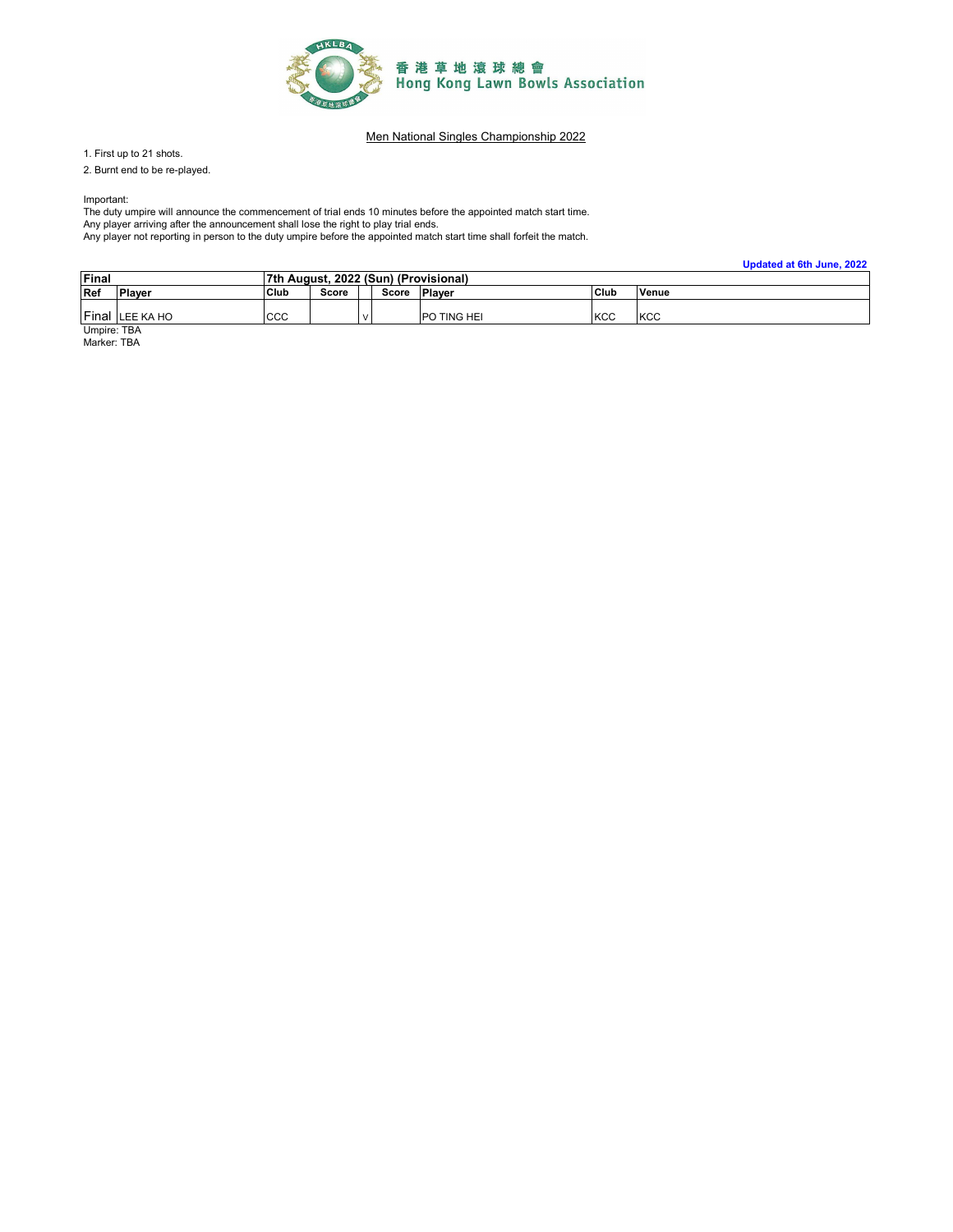

1. First up to 21 shots.

2. Burnt end to be re-played.

3. Marker provided by a player from the same Club in a singles competition shall wear matching Club shirts.

Marker provided by a player from a different Club shall be permitted to wear his/her own Club shirt.

4. Winner must notify results to LBA Office by email or fax by 12:00 noon on the day following the match.

|     |                          |                                 |       |  |    |                         |              | Updated at 6th June, 2022 |  |  |  |  |
|-----|--------------------------|---------------------------------|-------|--|----|-------------------------|--------------|---------------------------|--|--|--|--|
|     | <b>Quarter Finals</b>    | 5th June, 2022 (Sunday) 10:00am |       |  |    |                         |              |                           |  |  |  |  |
| Ref | <b>Player</b>            | Club                            | Score |  |    | Score Player            | Club         | Venue                     |  |  |  |  |
| QF. | <b>JAMES PO</b>          | <b>KCC</b>                      | 20    |  | 21 | <b>PO TING HEI</b>      | <b>KCC</b>   | <b>KCC</b>                |  |  |  |  |
|     | <b>QF 2 POWELL CHENG</b> | <b>FC</b>                       | 21    |  |    | <b>SAM TONG WAI SUM</b> | <b>HKSAP</b> | <b>IFC</b>                |  |  |  |  |
|     | <b>QF 3 DESMOND HAU</b>  | <b>KCC</b>                      | 16    |  | 21 | <b>KEVIN FUNG</b>       | <b>HKFC</b>  | <b>KCC</b>                |  |  |  |  |
|     | QF 4 LEE KA HO           | CCC                             | 21    |  | 14 | PAUL LEE NGAN HO        | <b>TMSA</b>  | <b>CCC</b>                |  |  |  |  |

| <b>Semi Finals</b>                |                                                                                   | 5th June, 2022 (Sunday) 3:00pm |       |  |       |                   |             |             |  |  |  |  |
|-----------------------------------|-----------------------------------------------------------------------------------|--------------------------------|-------|--|-------|-------------------|-------------|-------------|--|--|--|--|
| <b>Ref</b>                        | <b>Plaver</b>                                                                     | Club                           | Score |  | Score | <b>Plaver</b>     | Club        | Venue       |  |  |  |  |
|                                   |                                                                                   |                                |       |  |       |                   |             |             |  |  |  |  |
| SF <sub>1</sub>                   | LEE KA HO                                                                         | CCC                            | 21    |  | 18    | <b>KEVIN FUNG</b> | <b>HKFC</b> | <b>CdeR</b> |  |  |  |  |
|                                   |                                                                                   |                                |       |  |       |                   |             |             |  |  |  |  |
|                                   | <b>ISF 2 PO TING HEI</b><br><b>KCC</b><br>FC<br>CdeR<br>21<br><b>POWELL CHENG</b> |                                |       |  |       |                   |             |             |  |  |  |  |
| Umpire: Hui Chi Keung & Sandy Lau |                                                                                   |                                |       |  |       |                   |             |             |  |  |  |  |
|                                   | Markers: Cindy Robinson (SF1) & Rita Shek (SF2)                                   |                                |       |  |       |                   |             |             |  |  |  |  |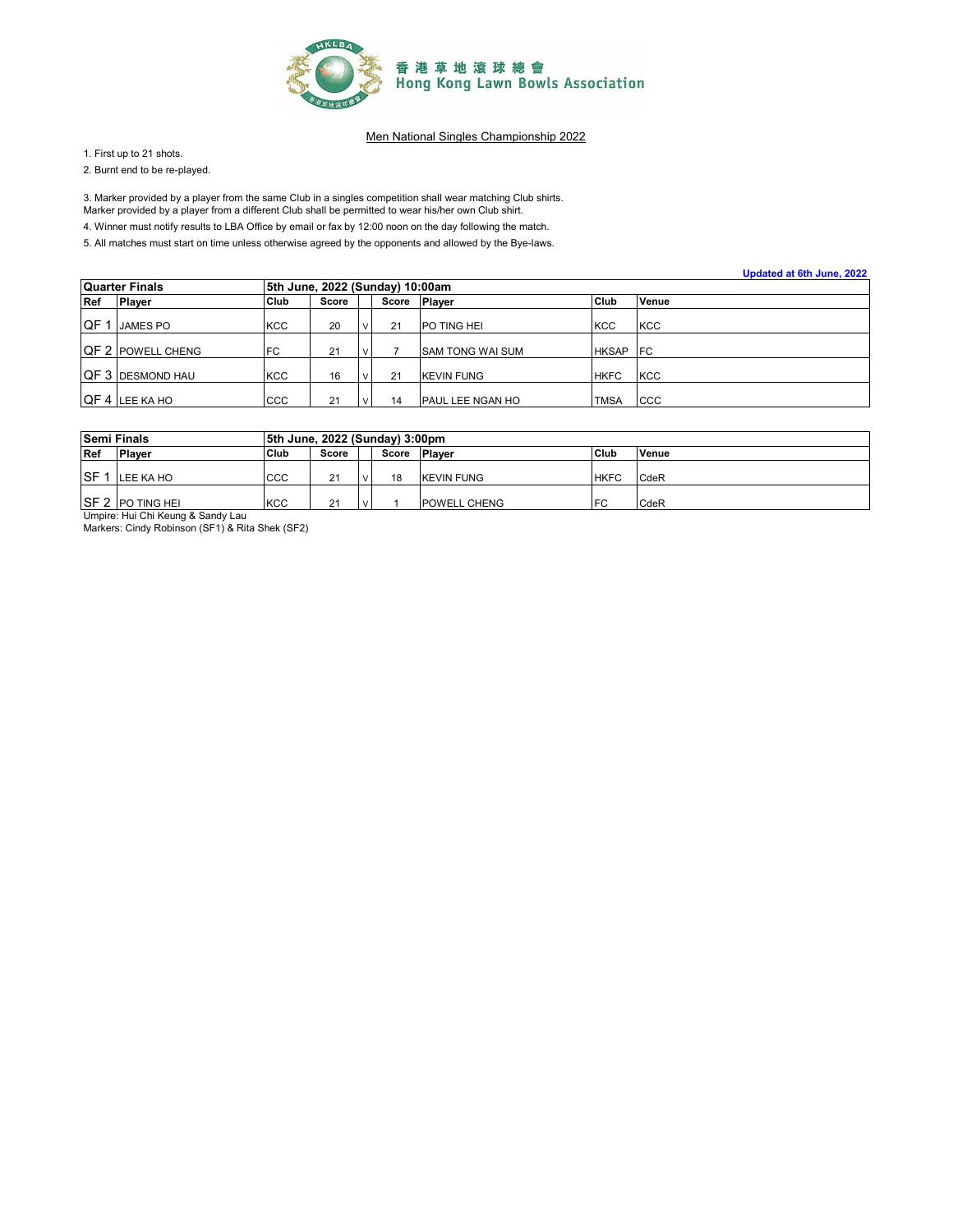

1. First up to 21 shots.

2. Burnt end to be re-played.

3. Marker provided by a player from the same Club in a singles competition shall wear matching Club shirts.

Marker provided by a player from a different Club shall be permitted to wear his/her own Club shirt.

4. Winner must notify results to LBA Office by email or fax by 12:00 noon on the day following the match.

|         |                         |                                 |       |           |       |                       |             | Updated at 25th May, 2022 |
|---------|-------------------------|---------------------------------|-------|-----------|-------|-----------------------|-------------|---------------------------|
| Round 5 |                         | 29th May, 2022 (Sunday) 10:00am |       |           |       |                       |             |                           |
| Ref     | Player                  | Club                            | Score |           | Score | <b>Player</b>         | Club        | Venue                     |
| 501     | <b>SAM TONG WAI SUM</b> | <b>HKSAP</b>                    | 21    | $\vee$    | 10    | <b>CHRIS L K CHOW</b> | <b>KBGC</b> | <b>SLY</b>                |
| 502     | <b>K C CHING</b>        | <b>IRC</b>                      | 13    |           | 21    | <b>POWELL CHENG</b>   | <b>IFC</b>  | <b>IRC</b>                |
| 503     | <b>NICHOLAS TSANG</b>   | <b>HKCC</b>                     | 14    | $\vee$    | 21    | LEE KA HO             | CCC         | HKCC (Changed to 2pm)     |
| 504     | <b>STANLEY LAI</b>      | ccc                             | 13    | v         | 21    | PO TING HEI           | <b>KCC</b>  | CCC                       |
| 505     | <b>TERENCE LEE</b>      | <b>HKFC</b>                     | 20    | $\vee$    | 21    | <b>KEVIN FUNG</b>     | <b>HKFC</b> | <b>HKFC</b>               |
| 506     | PAUL LEE NGAN HO        | <b>TMSA</b>                     | 21    |           | 12    | JOHN NG               | <b>CCC</b>  | <b>TM</b>                 |
| 507     | <b>DESMOND HAU</b>      | <b>KCC</b>                      | 21    | $\vee$    | 13    | <b>BORIS CHOL</b>     | <b>IFC</b>  | <b>KCC</b>                |
| 508     | <b>T P CHOI</b>         | FC                              | 10    | $\sqrt{}$ | 21    | JAMES PO              | <b>KCC</b>  | <b>IFC</b>                |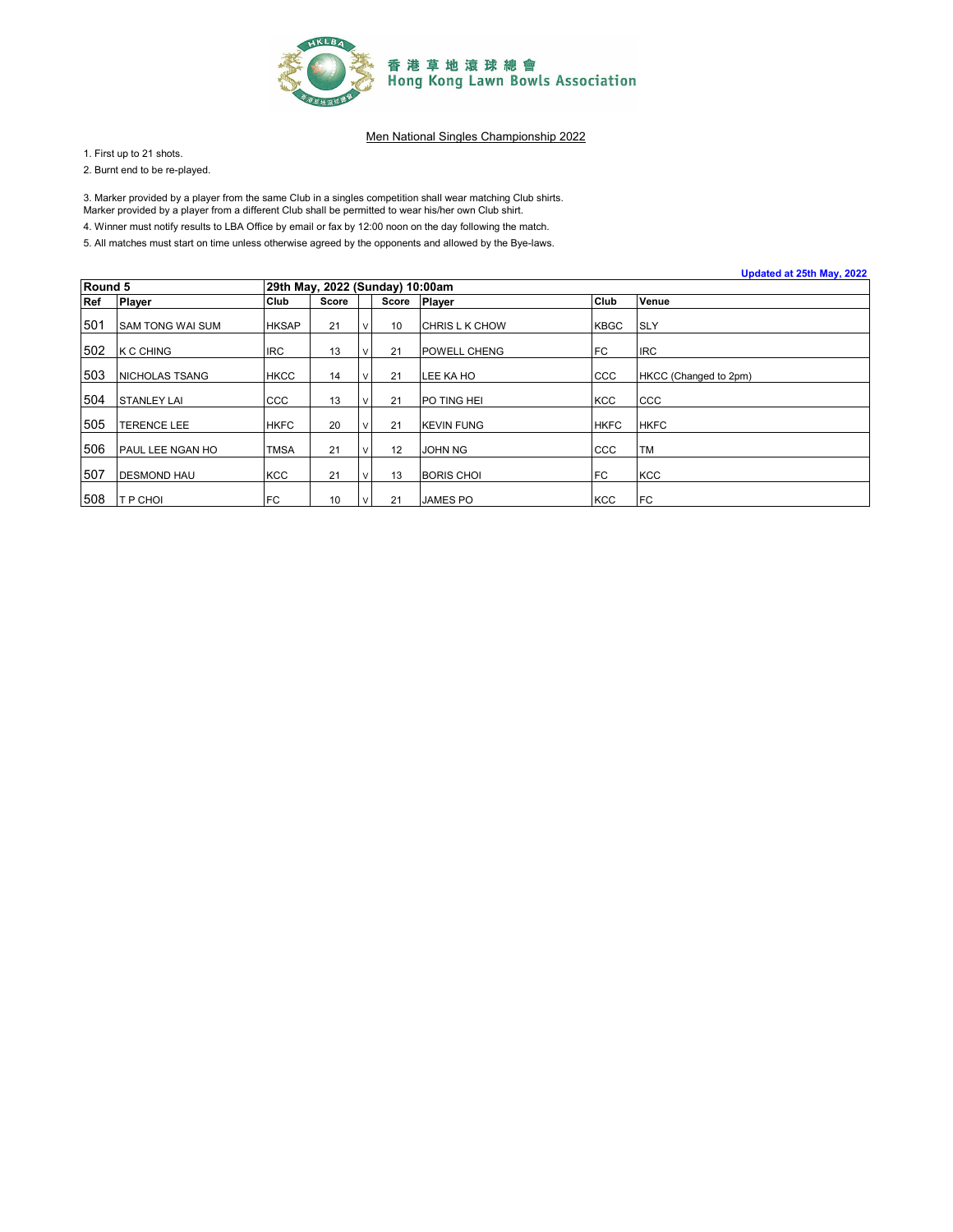

1. First up to 21 shots.

2. Burnt end to be re-played.

3. Marker provided by a player from the same Club in a singles competition shall wear matching Club shirts.

Marker provided by a player from a different Club shall be permitted to wear his/her own Club shirt.

4. Winner must notify results to LBA Office by email or fax by 12:00 noon on the day following the match.

|         | Updated at 20th May, 2022 |             |                                 |   |       |                       |              |                               |  |  |  |  |
|---------|---------------------------|-------------|---------------------------------|---|-------|-----------------------|--------------|-------------------------------|--|--|--|--|
| Round 4 |                           |             | 22nd May, 2022 (Sunday) 10:00am |   |       |                       |              |                               |  |  |  |  |
| Ref     | <b>Player</b>             | Club        | <b>Score</b>                    |   | Score | <b>Player</b>         | Club         | Venue                         |  |  |  |  |
| 401     | <b>HENRY NIP</b>          | FC          | 13                              | V | 21    | LEE KA HO             | CCC          | FC (Changed to 2pm)           |  |  |  |  |
| 402     | NICHOLAS TSANG            | <b>HKCC</b> | 21                              | V | 4     | <b>FRED LAM</b>       | CCC          | HKCC (Changed to 6pm, 22 May) |  |  |  |  |
| 403     | <b>KEVIN FUNG</b>         | <b>HKFC</b> | 21                              | V | 13    | <b>ERIC CHOI</b>      | <b>SBI</b>   | <b>HKFC</b>                   |  |  |  |  |
| 404     | <b>KENNY TAM</b>          | <b>HKFC</b> | 17                              | V | 21    | PAUL LEE NGAN HO      | <b>TMSA</b>  | <b>HKFC</b>                   |  |  |  |  |
| 405     | <b>DESMOND HAU</b>        | <b>KCC</b>  | 21                              | V | 6     | <b>TERENCE CHEUNG</b> | <b>BFC</b>   | <b>KCC</b>                    |  |  |  |  |
| 406     | <b>CHARLES SO</b>         | <b>HKFC</b> | 11                              | V | 21    | <b>JAMES PO</b>       | <b>KCC</b>   | <b>HKFC</b>                   |  |  |  |  |
| 407     | KIT HUI                   | FC          | 20                              | V | 21    | <b>BORIS CHOI</b>     | <b>FC</b>    | FC                            |  |  |  |  |
| 408     | PO TING HEI               | <b>KCC</b>  | 21                              | V | 13    | CHIU CHUN HUNG        | <b>ILBC</b>  | <b>KCC</b>                    |  |  |  |  |
| 409     | <b>HERMAN CHAN</b>        | CdeR        | 17                              | V | 21    | SAM TONG WAI SUM      | <b>HKSAP</b> | CdeR                          |  |  |  |  |
| 410     | <b>JOHN NG</b>            | CCC         | 21                              | V | 15    | <b>ANTHONY WONG</b>   | <b>TMSA</b>  | CCC                           |  |  |  |  |
| 411     | <b>T P CHOI</b>           | FC          | 21                              | V | 15    | TONY CHEUNG           | <b>HKFC</b>  | <b>FC</b>                     |  |  |  |  |
| 412     | <b>GARY LEUNG</b>         | <b>IRC</b>  | 11                              | V | 21    | <b>STANLEY LAI</b>    | CCC          | <b>IRC</b>                    |  |  |  |  |
| 413     | <b>K C CHING</b>          | <b>IRC</b>  | 21                              | V | 12    | <b>MARCUS TSE</b>     | <b>HKYDT</b> | <b>IRC</b>                    |  |  |  |  |
| 414     | <b>ANTHONY SO</b>         | CCC         | 20                              | V | 21    | <b>TERENCE LEE</b>    | <b>HKFC</b>  | CCC                           |  |  |  |  |
| 415     | CHRIS L K CHOW            | <b>KBGC</b> | 21                              | V | 13    | <b>LI YING WING</b>   | <b>HKSAP</b> | <b>KBGC</b>                   |  |  |  |  |
| 416     | <b>POWELL CHENG</b>       | <b>FC</b>   | 21                              | V | 13    | <b>RAYMOND HO</b>     | CdeR         | FC                            |  |  |  |  |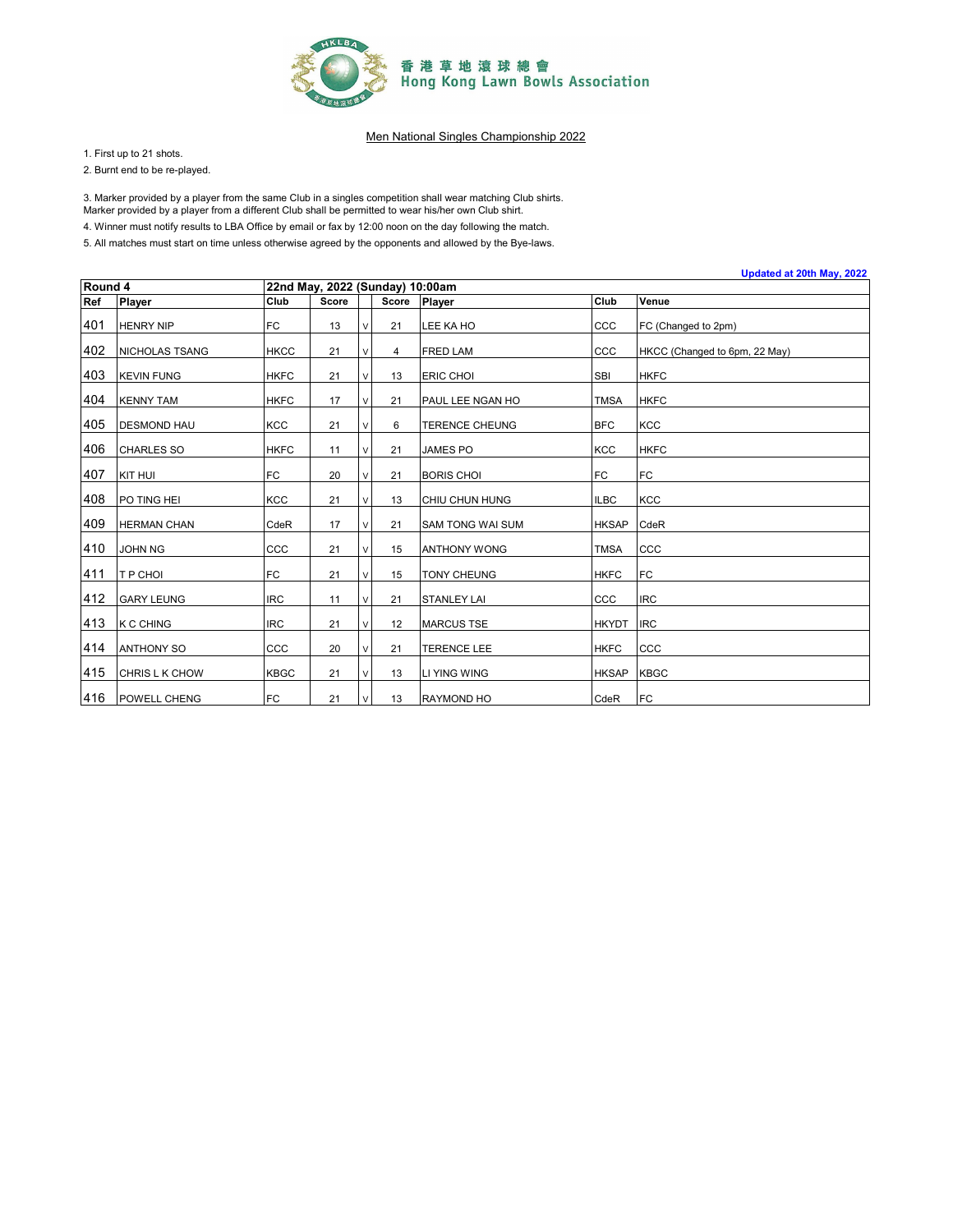

1. First up to 21 shots.

2. Burnt end to be re-played.

3. Marker provided by a player from the same Club in a singles competition shall wear matching Club shirts.

Marker provided by a player from a different Club shall be permitted to wear his/her own Club shirt.

4. Winner must notify results to LBA Office by email or fax by 12:00 noon on the day following the match.

|         | Updated at 16th May, 2022<br>15th May, 2022 (Sunday) 10:00am |              |              |              |       |                       |              |                                                   |  |  |  |
|---------|--------------------------------------------------------------|--------------|--------------|--------------|-------|-----------------------|--------------|---------------------------------------------------|--|--|--|
| Round 3 |                                                              |              |              |              |       |                       |              |                                                   |  |  |  |
| Ref     | Player                                                       | Club         | <b>Score</b> |              | Score | Player                | Club         | Venue                                             |  |  |  |
| 301     | <b>KEVIN HO</b>                                              | <b>KBGC</b>  | 17           | $\mathsf{V}$ |       | 21 PAUL LEE NGAN HO   | <b>TMSA</b>  | KBGC (Changed to 3:30pm, 16 May)                  |  |  |  |
| 302     | LOMAN LO                                                     | <b>BFC</b>   | 11           | V            | 21    | <b>TONY CHEUNG</b>    | <b>HKFC</b>  | VP                                                |  |  |  |
| 303     | N T KUM                                                      | <b>YLLBC</b> | 15           | V            | 21    | <b>MARCUS TSE</b>     | <b>HKYDT</b> | SLY (Changed to 6pm, 16 May)                      |  |  |  |
| 304     | <b>RICKY CHAN</b>                                            | <b>HKCC</b>  | 17           | $\vee$       | 21    | FRED LAM              | ccc          | HKCC (Changed to 7pm, 17 May)                     |  |  |  |
| 305     | <b>BARRY LAI</b>                                             | ABC          | 18           | V            | 21    | T P CHOI              | FC           | Venue changed to TKO<br>(Changed to 7pm, 16 May)  |  |  |  |
| 306     | <b>CHARLES SO</b>                                            | <b>HKFC</b>  | 21           | V            | 8     | <b>RAYMOND YU</b>     | LCN          | <b>HKFC</b>                                       |  |  |  |
| 307     | ERIC CHOI                                                    | SBI          | 21           | V            | 15    | LO KA HING            | ABC          | VP                                                |  |  |  |
| 308     | DAVID CHIU                                                   | <b>HKFC</b>  | 20           | V            | 21    | <b>GARY LEUNG</b>     | <b>IRC</b>   | <b>HKFC</b>                                       |  |  |  |
| 309     | <b>MARK LI</b>                                               | <b>HKCC</b>  | 11           | $\mathsf{V}$ | 21    | <b>STANLEY LAI</b>    | CCC          | HKCC (Changed to 7pm)                             |  |  |  |
| 310     | CHAU WING HON                                                | FC           | 17           | V            | 21    | HERMAN CHAN           | CdeR         | FC (Changed to 2pm, 19 May)                       |  |  |  |
| 311     | CHRIS L K CHOW                                               | <b>KBGC</b>  | 21           | V            | 15    | CHENG SHIU TING       | <b>TPLBC</b> | KBGC (Changed to 6pm, 19 May)                     |  |  |  |
| 312     | <b>ANTHONY WONG</b>                                          | <b>TMSA</b>  | 21           | $\mathsf{V}$ | 19    | WONG WING FAI         | <b>TKOBC</b> | TM                                                |  |  |  |
| 313     | <b>ANTHONY SO</b>                                            | ccc          | 21           | V            | 13    | WALTER KWOK           | HKFC         | CCC (Changed to 7pm, 19 May)                      |  |  |  |
| 314     | RAYMOND HO                                                   | CdeR         | 21           | V            | 6     | YUNG CHI HANG         | SBI          | CdeR (Changed to 7pm, 19 May)                     |  |  |  |
| 315     | WILLIE WONG                                                  | <b>TKOBC</b> | 10           | $\mathsf{V}$ | 21    | POWELL CHENG          | FC           | TKO (Changed to 3pm, 16 May)                      |  |  |  |
| 316     | <b>BORIS CHOI</b>                                            | FC           | 21           | V            | 8     | ADRIAN YAU            | <b>HKFC</b>  | FC                                                |  |  |  |
| 317     | <b>HADLEY CHOW</b>                                           | <b>KBGC</b>  | 13           | V            | 21    | KIT HUI               | FC           | KBGC (Changed to 3pm, 19 May)                     |  |  |  |
| 318     | S C YIP                                                      | <b>YLLBC</b> | 18           | V            | 21    | <b>KEVIN FUNG</b>     | <b>HKFC</b>  | <b>TM</b>                                         |  |  |  |
| 319     | NICHOLAS TSANG                                               | <b>HKCC</b>  | 21           | V            | 4     | CHRIS CHOW            | <b>STSA</b>  | HKCC (Changed to 7pm, 18 May)                     |  |  |  |
| 320     | PO TING HEI                                                  | KCC          | 21           | V            | 8     | <b>ALAN YUEN</b>      | <b>HKYDT</b> | <b>KCC</b>                                        |  |  |  |
| 321     | RAYMOND CHAN                                                 | <b>IRC</b>   | 18           | $\mathsf{V}$ | 21    | JOHN NG               | ccc          | Venue changed to VP                               |  |  |  |
| 322     | <b>K C CHING</b>                                             | <b>IRC</b>   | 21           | V            | 19    | EDMOND CHAN           | <b>HKFC</b>  | IRC (Changed to 7pm, 19 May)                      |  |  |  |
| 323     | <b>WILLIAM NG</b>                                            | <b>IRC</b>   | 17           | V            | 21    | LEE KA HO             | CCC          | IRC (Changed to 7pm, 19 May)                      |  |  |  |
| 324     | <b>KEN FONG</b>                                              | <b>HKFC</b>  | 6            | $\mathsf{V}$ | 21    | <b>TERENCE CHEUNG</b> | <b>BFC</b>   | <b>HKFC</b>                                       |  |  |  |
| 325     | ALBERT LEE                                                   | <b>TPLBC</b> | 3            | V            | 21    | LI YING WING          | <b>HKSAP</b> | Venue changed to SLY<br>(Changed to 12nn, 18 May) |  |  |  |
| 326     | PERCY CHAN                                                   | <b>BFC</b>   | 20           | V            | 21    | JAMES PO              | KCC          | Venue changed to TKO<br>(Changed to 2pm, 18 May)  |  |  |  |
| 327     | <b>DESMOND HAU</b>                                           | KCC          | 21           | $\lor$       | 20    | C L FUNG              | <b>HKFC</b>  | <b>KCC</b>                                        |  |  |  |
| 328     | SAM TONG WAI SUM                                             | <b>HKSAP</b> | 21           | $\vee$       | 10    | <b>RICKY FUNG</b>     | <b>STSA</b>  | SLY                                               |  |  |  |
| 329     | JOSEPH YEUNG                                                 | <b>TPLBC</b> | 9            | V            | 21    | TERENCE LEE           | <b>HKFC</b>  | Venue changed to SLY                              |  |  |  |
| 330     | <b>HENRY NIP</b>                                             | FC           | 21           | V            | 19    | <b>COREY PANG</b>     | <b>STSA</b>  | FC                                                |  |  |  |
| 331     | CHIU CHUN HUNG                                               | <b>ILBC</b>  | 21           | V            | 11    | <b>BRANDON SZETO</b>  | <b>HKCC</b>  | VP                                                |  |  |  |
| 332     | <b>HOWARD POON</b>                                           | ccc          | 16           | V            | 21    | <b>KENNY TAM</b>      | <b>HKFC</b>  | Venue changed to HKFC<br>(Changed to 3pm)         |  |  |  |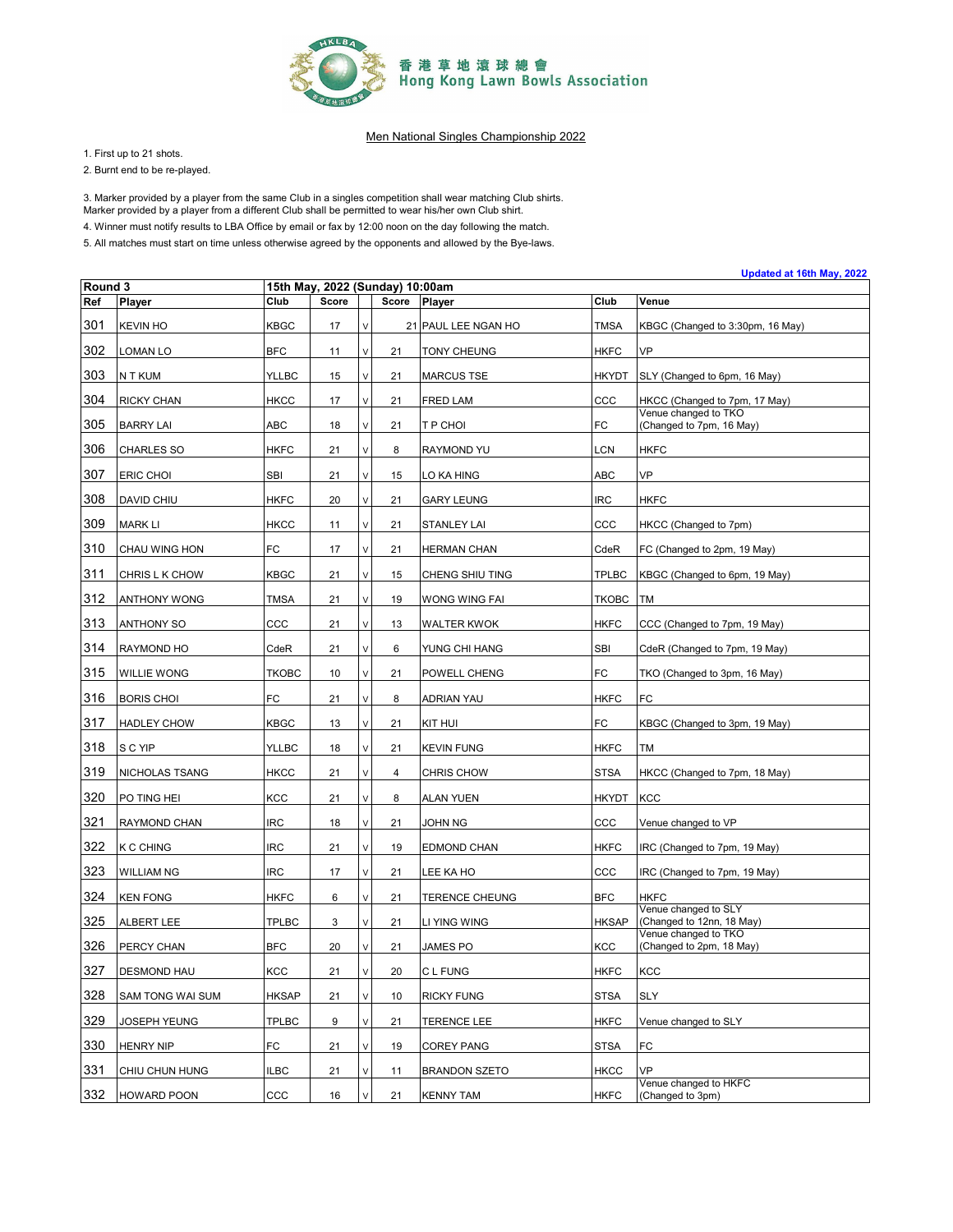

1. First up to 21 shots.

2. Burnt end to be re-played.

3. Marker provided by a player from the same Club in a singles competition shall wear matching Club shirts.

Marker provided by a player from a different Club shall be permitted to wear his/her own Club shirt.

4. Winner must notify results to LBA Office by email or fax by 12:00 noon on the day following the match.

5. All matches must start on time unless otherwise agreed by the opponents and allowed by the Bye-laws.

| Round <sub>2</sub> |                     |              | 8th May, 2022 (Sunday) 10:00am |        |                |                     |              |                                                  |  |  |
|--------------------|---------------------|--------------|--------------------------------|--------|----------------|---------------------|--------------|--------------------------------------------------|--|--|
| Ref                | Player              | Club         | <b>Score</b>                   |        | Score          | Player              | Club         | Venue                                            |  |  |
| 201                | ALBERT LEE          | <b>TPLBC</b> | 21                             | V      | 16             | <b>BOBBY WONG</b>   | <b>BFC</b>   | Venue changed to SLY                             |  |  |
| 202                | <b>WILSON POON</b>  | FC           | 13                             | V      | 21             | <b>KEVIN FUNG</b>   | <b>HKFC</b>  | FC                                               |  |  |
| 203                | S C YIP             | <b>YLLBC</b> | 21                             | $\vee$ | 5              | <b>BARRY YUNG</b>   | <b>USRC</b>  | TM                                               |  |  |
| 204                | <b>JASON LI</b>     | FC           | 11                             | V      | 21             | ANTHONY WONG        | <b>TMSA</b>  | FC                                               |  |  |
| 205                | <b>HEIDEN LEUNG</b> | <b>HKYDT</b> | 10                             | V      | 21             | TONY CHEUNG         | <b>HKFC</b>  | VP                                               |  |  |
| 206                | <b>FRANKIE SIU</b>  | <b>HKFC</b>  | 17                             | $\vee$ | 21             | <b>HERMAN CHAN</b>  | CdeR         | HKFC (Changed to 1pm, 8 May)                     |  |  |
| 207                | <b>MARK LI</b>      | <b>HKCC</b>  | 21                             | V      | $\overline{7}$ | RAYMOND AU          | <b>HKFC</b>  | HKCC (Changed to 7pm)                            |  |  |
| 208                | C L FUNG            | <b>HKFC</b>  | 21                             | V      | 12             | DIAMOND WONG        | FC           | HKFC                                             |  |  |
| 209                | EDDY FAN            | STSA         | 6                              | $\vee$ | 21             | T P CHOI            | FC           | <b>SLY</b>                                       |  |  |
| 210                | <b>QUENTON IP</b>   | <b>HKYDT</b> | 16                             | V      | 21             | RAYMOND YU          | LCN          | VP (Chnaged to 2pm)                              |  |  |
| 211                | <b>JERRY NG</b>     | KCC          | 11                             | ٧      | 21             | JAMES PO            | KCC          | KCC                                              |  |  |
| 212                | <b>KEN FONG</b>     | <b>HKFC</b>  | 21                             | $\vee$ | 17             | PAUL LAU            | <b>USRC</b>  | <b>HKFC</b>                                      |  |  |
| 213                | <b>TOMMY WONG</b>   | <b>TKOBC</b> | 7                              | V      | 21             | LO KA HING          | ABC          | TKO (Changed to 12nn, 5 May)                     |  |  |
| 214                | CP <sub>SO</sub>    | FC           | 19                             | ٧      | 21             | SAM TONG WAI SUM    | <b>HKSAP</b> | FC                                               |  |  |
| 215                | PATRICK CHOI        | <b>HKFC</b>  | 17                             | V      | 21             | PAUL LEE NGAN HO    | TMSA         | HKFC (Changed to 3pm, 7 May)                     |  |  |
| 216                | DAVID CHIU          | <b>HKFC</b>  | 21                             | V      | 15             | RADI IP             | <b>KFLBC</b> | <b>HKFC</b>                                      |  |  |
| 217                | <b>ANTHONY SO</b>   | ccc          | 21                             | V      | 19             | C T WONG            | <b>HKFC</b>  | ccc                                              |  |  |
| 218                | <b>COREY PANG</b>   | <b>STSA</b>  | 21                             | V      | 16             | LEO LI              | <b>HKCC</b>  | <b>SLY</b>                                       |  |  |
| 219                | <b>RICKY FUNG</b>   | <b>STSA</b>  | 21                             | V      | 7              | RON CHEUNG          | CdeR         | SLY                                              |  |  |
| 220                | LEE KA HO           | ccc          | 21                             | V      | 10             | PAUL LEE            | ccc          | CCC (Changed to 2pm, 7 May)                      |  |  |
| 221                | <b>CHARLES SO</b>   | <b>HKFC</b>  | 21                             | V      | 15             | LANGLEY AU YEUNG    | <b>HKYDT</b> | HKFC (Changed to 7:30pm, 13 May)                 |  |  |
| 222                | <b>WALTER KWOK</b>  | <b>HKFC</b>  | 21                             | V      | 9              | STEPHEN SY          | <b>HKFC</b>  | HKFC (Changed to 11am, 9 May)                    |  |  |
| 223                | <b>BARRY LAI</b>    | ABC          | 21                             | V      | 17             | <b>SEAN CHAN</b>    | <b>HKPBC</b> | VP (Changed to 7pm, 7 May)                       |  |  |
| 224                | JUDE YEUNG          | ABC          | 11                             | V      | 21             | <b>ALAN YUEN</b>    | <b>HKYDT</b> | TKO (Changed to 11am)                            |  |  |
| 225                | <b>CHRIS CHOW</b>   | STSA         | 21                             | V      | 12             | <b>GORDON CHAN</b>  | <b>HKCC</b>  | <b>SLY</b>                                       |  |  |
| 226                | <b>MARCUS TSE</b>   | <b>HKYDT</b> | 21                             | V      | 12             | LI MING SUM         | <b>BFC</b>   | TM                                               |  |  |
| 227                | <b>KENNY KWAN</b>   | <b>LCN</b>   | 18                             | $\vee$ | 21             | <b>HADLEY CHOW</b>  | <b>KBGC</b>  | <b>TKO</b>                                       |  |  |
| 228                | <b>GARY LEUNG</b>   | <b>IRC</b>   | 21                             | V      | 10             | MAX LEE             | <b>HKYDT</b> | <b>IRC</b>                                       |  |  |
| 229                | <b>MOBIN YAU</b>    | <b>HKFC</b>  | 13                             | V      | 21             | HENRY NIP           | FC           | HKFC (Changed to 10am, 9 May)                    |  |  |
| 230                | <b>KENNY TAM</b>    | <b>HKFC</b>  | 21                             | V      | 15             | TERENCE LUK         | CdeR         | HKFC (Changed to 7pm, 13 May)                    |  |  |
| 231                | <b>CHARLES CHAN</b> | KBGC         | 16                             | V      | 21             | NICHOLAS TSANG      | <b>HKCC</b>  | <b>KBGC</b>                                      |  |  |
| 232                | WILLIE WONG         | <b>TKOBC</b> | 21                             | V      | 18             | KENNETH YIU         | <b>HKFC</b>  | <b>TKO</b>                                       |  |  |
| 233                | <b>ALEX LEUNG</b>   | ccc          | 13                             | V      | 21             | POWELL CHENG        | FC           | CCC                                              |  |  |
| 234                | CHENG SHIU TING     | <b>TPLBC</b> | 21                             | ν      | 11             | <b>KELVIN TSANG</b> | <b>TKOBC</b> | Venue changed to TKO<br>(Changed to 10am, 2 May) |  |  |
| 235                | <b>DANIEL YUEN</b>  | <b>HKPBC</b> | 20                             | $\vee$ | 21             | JOSEPH YEUNG        | <b>TPLBC</b> | <b>PSRC</b>                                      |  |  |

**Updated at 8th May, 2022**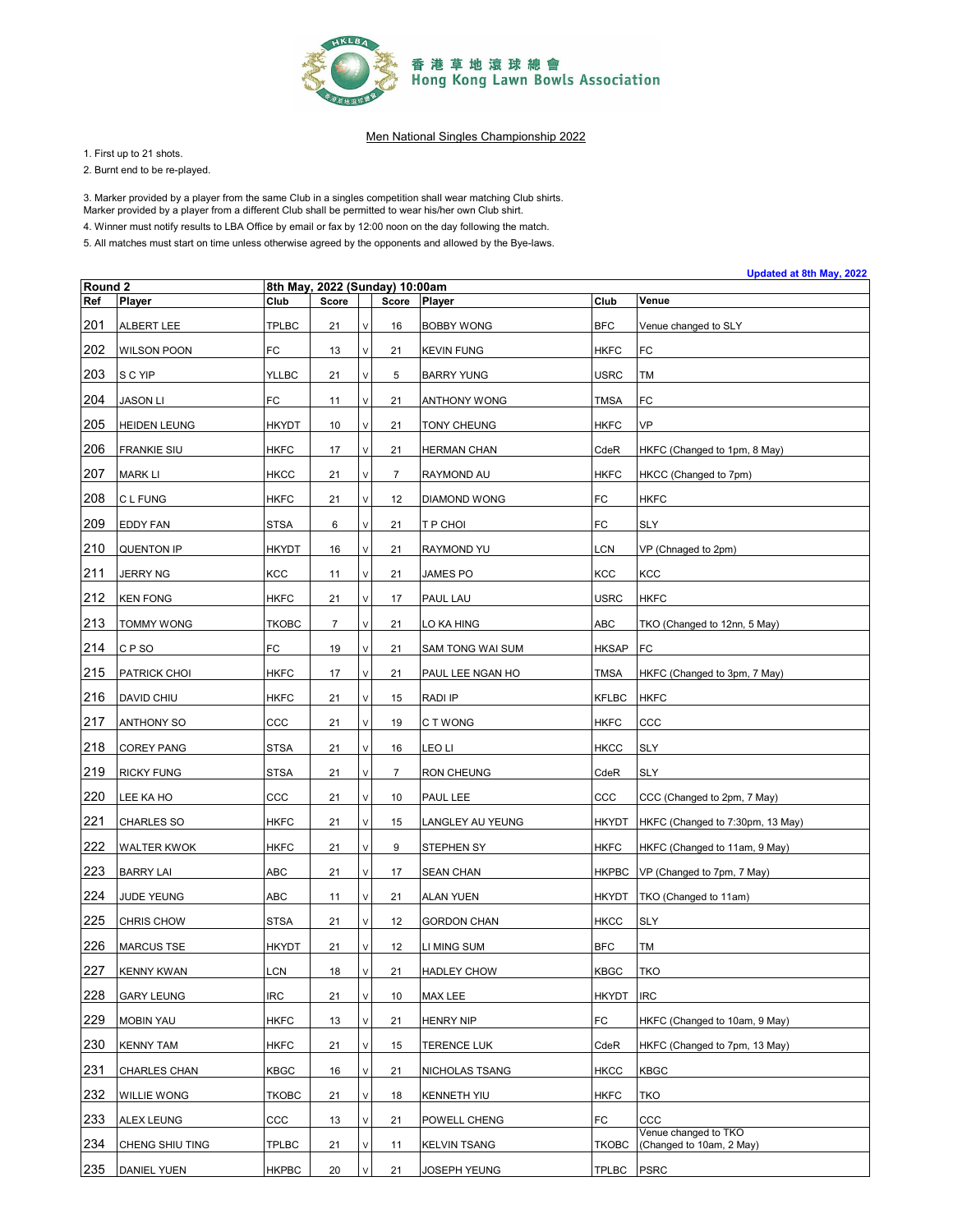

1. First up to 21 shots.

2. Burnt end to be re-played.

3. Marker provided by a player from the same Club in a singles competition shall wear matching Club shirts.

Marker provided by a player from a different Club shall be permitted to wear his/her own Club shirt.

4. Winner must notify results to LBA Office by email or fax by 12:00 noon on the day following the match.

|         | Updated at 8th May, 2022<br>8th May, 2022 (Sunday) 10:00am |              |                |        |                |                     |              |                               |  |  |  |  |
|---------|------------------------------------------------------------|--------------|----------------|--------|----------------|---------------------|--------------|-------------------------------|--|--|--|--|
| Round 2 |                                                            |              |                |        |                |                     |              |                               |  |  |  |  |
| Ref     | Player                                                     | Club         | Score          |        | Score          | Player              | Club         | Venue                         |  |  |  |  |
| 236     | RYAN LEE                                                   | <b>HKYDT</b> | 2              | ν      | 21             | CHIU CHUN HUNG      | <b>ILBC</b>  | VP                            |  |  |  |  |
| 237     | PETER K W CHAN                                             | <b>KBGC</b>  | 16             | V      | 21             | <b>KIT HUI</b>      | FC           | KBGC (Changed to 3pm)         |  |  |  |  |
| 238     | WONG WING FAI                                              | <b>TKOBC</b> | 21             | V      | 11             | <b>MARK MAK</b>     | <b>STSA</b>  | TKO (Changed to 11am)         |  |  |  |  |
| 239     | <b>WILLIAM LAM</b>                                         | <b>TMSA</b>  | 16             | V      | 21             | FRED LAM            | ccc          | TM (Changed to 7pm, 9 May)    |  |  |  |  |
| 240     | CHUNG MING SANG                                            | <b>HKFC</b>  | 10             | V      | 21             | <b>STANLEY LAI</b>  | ccc          | <b>HKFC</b>                   |  |  |  |  |
| 241     | TOM CHOY                                                   | LCN          | 10             | V      | 21             | TERENCE CHEUNG      | <b>BFC</b>   | <b>TKO</b>                    |  |  |  |  |
| 242     | <b>K K CHAN</b>                                            | FC           | 11             | V      | 21             | ADRIAN YAU          | <b>HKFC</b>  | FC (Changed to 1pm)           |  |  |  |  |
| 243     | CHRIS L K CHOW                                             | <b>KBGC</b>  | 21             | V      | 16             | SEBASTIAN CHEUNG    | KCC          | <b>KBGC</b>                   |  |  |  |  |
| 244     | Y S LEUNG                                                  | <b>HKFC</b>  | $\overline{7}$ | V      | 21             | RAYMOND HO          | CdeR         | <b>HKFC</b>                   |  |  |  |  |
| 245     | YUNG CHI HANG                                              | <b>SBI</b>   | 21             | V      | 15             | LEUNG CHUN WO       | FC           | VP (Changed to 11am)          |  |  |  |  |
| 246     | <b>BRANDON SZETO</b>                                       | <b>HKCC</b>  | 21             | $\vee$ | 3              | <b>WILLIE CHOW</b>  | <b>KBGC</b>  | <b>HKCC</b>                   |  |  |  |  |
| 247     | <b>BRIAN HO</b>                                            | FC           | 19             | V      | 21             | LOMAN LO            | <b>BFC</b>   | FC                            |  |  |  |  |
| 248     | <b>BORIS CHOI</b>                                          | FC           | 21             | V      | 12             | LEO NG              | <b>TMSA</b>  | FC                            |  |  |  |  |
| 249     | PERCY CHAN                                                 | <b>BFC</b>   | 21             | $\vee$ | $\overline{7}$ | RAPHAEL CHAN        | <b>HKFC</b>  | <b>TKO</b>                    |  |  |  |  |
| 250     | <b>KF CHUNG</b>                                            | <b>TMSA</b>  | 15             | V      | 21             | ERIC CHOI           | SBI          | TM                            |  |  |  |  |
| 251     | PARICK FONG                                                | <b>HKFC</b>  | 15             | $\vee$ | 21             | <b>TERENCE LEE</b>  | <b>HKFC</b>  | <b>HKFC</b>                   |  |  |  |  |
| 252     | LI YING WING                                               | <b>HKSAP</b> | 21             | ٧      | 20             | <b>ALBERT YUEN</b>  | <b>TPLBC</b> | <b>SLY</b>                    |  |  |  |  |
| 253     | PAUL MAI                                                   | <b>SBSC</b>  | 8              | V      | 21             | PO TING HEI         | KCC          | <b>VP</b>                     |  |  |  |  |
| 254     | N T KUM                                                    | <b>YLLBC</b> | 21             | V      | 15             | MARCO LEE           | <b>HKPBC</b> | SLY (Changed to 10am, 7 May)  |  |  |  |  |
| 255     | <b>TERRENCE TAM</b>                                        | FC           | 14             | V      | 21             | CHAU WING HON       | FC           | FC (Changed to 3pm, 7 May)    |  |  |  |  |
| 256     | <b>WILLIAM NG</b>                                          | <b>IRC</b>   | 21             | $\vee$ | 6              | <b>KEVIN CHAN</b>   | CCC          | <b>IRC</b>                    |  |  |  |  |
| 257     | CHAN HO YIN                                                | <b>KBGC</b>  | 8              | V      | 21             | <b>KEVIN HO</b>     | <b>KBGC</b>  | <b>KBGC</b>                   |  |  |  |  |
| 258     | NG TIM BO                                                  | <b>CLBC</b>  | 9              | $\vee$ | 21             | JOHN NG             | ccc          | VP                            |  |  |  |  |
| 259     | PETE LEUNG                                                 | <b>KBGC</b>  | 11             | V      | 21             | EDMOND CHAN         | <b>HKFC</b>  | KBGC (Changed to 10am, 9 May) |  |  |  |  |
| 260     | <b>SUNNY WONG</b>                                          | KBGC         | 15             | $\vee$ | 21             | RICKY CHAN          | <b>HKCC</b>  | <b>KBGC</b>                   |  |  |  |  |
| 261     | K C CHING                                                  | <b>IRC</b>   |                | V      |                | no show   TONY CHOK | ccc          | <b>IRC</b>                    |  |  |  |  |
| 262     | <b>IMEN TANG</b>                                           | CCC          | 18             | V      | 21             | <b>DESMOND HAU</b>  | KCC          | ccc                           |  |  |  |  |
| 263     | JOHNNY LAW                                                 | <b>TMSA</b>  | 6              |        | 21             | <b>HOWARD POON</b>  | ccc          | <b>TM</b>                     |  |  |  |  |
| 264     | RAYMOND CHAN                                               | <b>IRC</b>   | 21             | $\vee$ | 17             | ROBIN CHOK          | <b>SBI</b>   | <b>IRC</b>                    |  |  |  |  |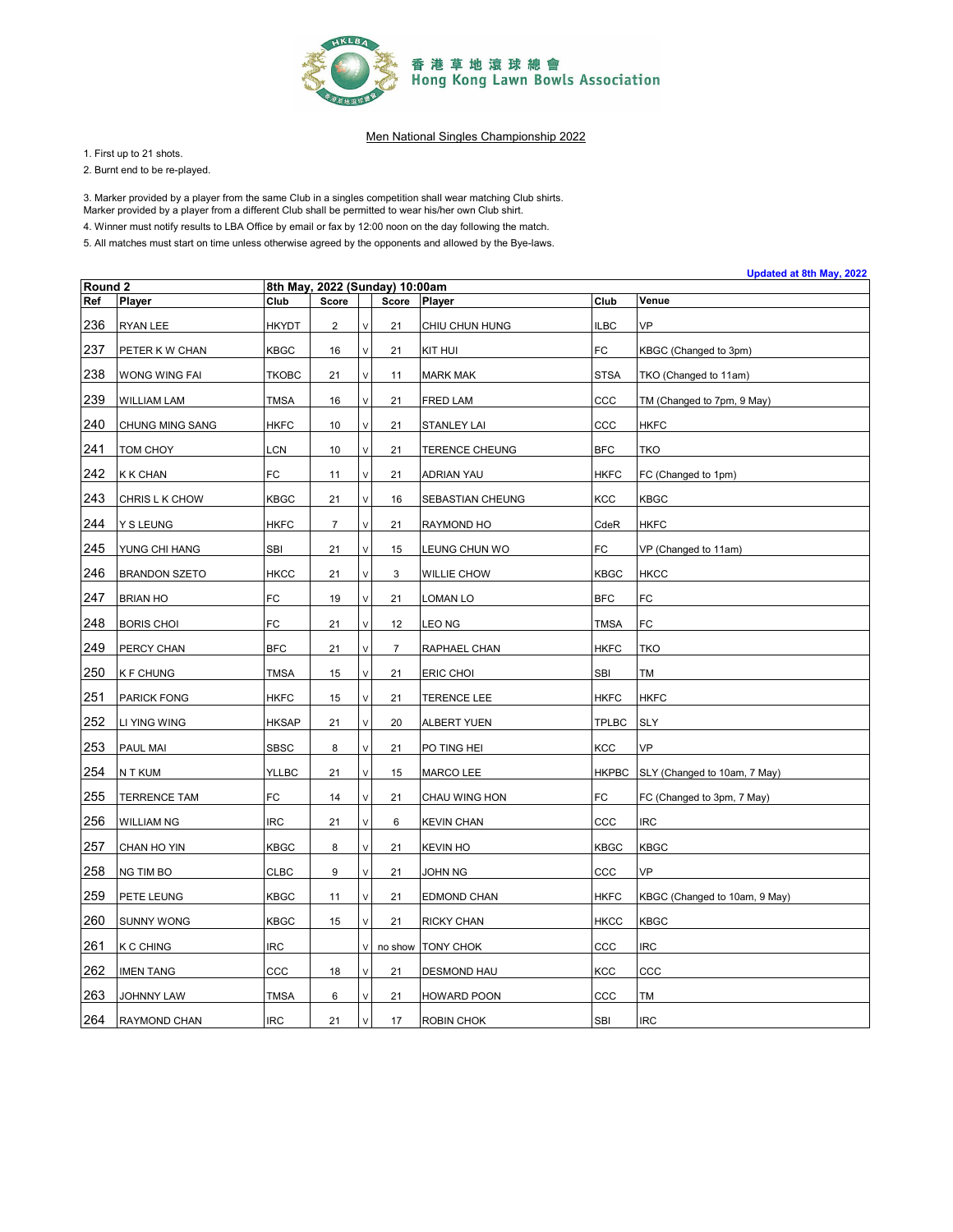

1. First up to 21 shots.

2. Burnt end to be re-played.

3. Marker provided by a player from the same Club in a singles competition shall wear matching Club shirts.

Marker provided by a player from a different Club shall be permitted to wear his/her own Club shirt.

4. Winner must notify results to LBA Office by email or fax by 12:00 noon on the day following the match.

| Updated at 3rd May, 2022<br>Round 1<br>1st May, 2022 (Sunday) 10:00am |                         |              |       |        |                |                      |              |                                |  |  |  |  |
|-----------------------------------------------------------------------|-------------------------|--------------|-------|--------|----------------|----------------------|--------------|--------------------------------|--|--|--|--|
| Ref                                                                   | <b>Player</b>           | Club         | Score |        | Score          | Player               | Club         | Venue                          |  |  |  |  |
| 101                                                                   | <b>HADLEY CHOW</b>      | <b>KBGC</b>  |       | $\vee$ |                | walkover ARTHUR LAM  | <b>KCC</b>   | <b>KBGC</b>                    |  |  |  |  |
| 102                                                                   | <b>BL CHEUNG</b>        | <b>KCC</b>   | 14    | V      | 21             | <b>HEIDEN LEUNG</b>  | <b>HKYDT</b> | KCC                            |  |  |  |  |
| 103                                                                   | <b>EDDY FAN</b>         | <b>STSA</b>  | 21    | V      | 13             | <b>EDMOND DONG</b>   | <b>TMSA</b>  | <b>SLY</b>                     |  |  |  |  |
| 104                                                                   | N T KUM                 | <b>YLLBC</b> |       | V      |                | Bye                  |              |                                |  |  |  |  |
| 105                                                                   | <b>GORDON CHAN</b>      | <b>HKCC</b>  | 21    | V      | 19             | <b>SZETO CHI</b>     | <b>TMSA</b>  | HKCC (Changed to 7pm, 3 May)   |  |  |  |  |
| 106                                                                   | C T WONG                | <b>HKFC</b>  |       | V      |                | withdraw LYNDON SHAM | <b>HKYDT</b> | <b>HKFC</b>                    |  |  |  |  |
| 107                                                                   | CP <sub>SO</sub>        | FC           | 21    | V      | 8              | COOGAN AU            | <b>TPLBC</b> | FC                             |  |  |  |  |
| 108                                                                   | LI YING WING            | <b>HKSAP</b> |       | V      |                | Bye                  |              |                                |  |  |  |  |
| 109                                                                   | PHILIP CHAN             | <b>HKFC</b>  | 16    | V      | 21             | <b>KENNY TAM</b>     | <b>HKFC</b>  | HKFC (Changed to 3pm, 3 May)   |  |  |  |  |
| 110                                                                   | <b>FRED MAN</b>         | <b>KBGC</b>  | 11    | V      | 21             | <b>BRANDON SZETO</b> | <b>HKCC</b>  | <b>KBGC</b>                    |  |  |  |  |
| 111                                                                   | <b>STEPHEN NG</b>       | SBI          | 7     | V      | 21             | <b>WILSON POON</b>   | <b>FC</b>    | <b>SLY</b>                     |  |  |  |  |
| 112                                                                   | <b>MARCUS TSE</b>       | HKYDT        |       | V      |                | Bye                  |              |                                |  |  |  |  |
| 113                                                                   | <b>MARK MAK</b>         | <b>STSA</b>  | 21    | V      | 8              | EDWARD HUNG          | CdeR         | <b>SLY</b>                     |  |  |  |  |
| 114                                                                   | S K WONG                | AWASG        | 17    | V      | 21             | CHUNG MING SANG      | <b>HKFC</b>  | SLY (Changed to 6pm, 29 April) |  |  |  |  |
| 115                                                                   | <b>NG KWOK TSEW</b>     | <b>ILBC</b>  | 15    | V      | 21             | PO TING HEI          | <b>KCC</b>   | TKO (Changed to 8pm, 26 April) |  |  |  |  |
| 116                                                                   | <b>K F CHUNG</b>        | <b>TMSA</b>  |       | V      |                | Bye                  |              |                                |  |  |  |  |
| $117$                                                                 | LOMAN LO                | <b>BFC</b>   | 21    | V      | 16             | DAVID CHEUNG         | <b>AYFP</b>  | VP (Changed to 3pm, 2 May)     |  |  |  |  |
| 118                                                                   | <b>IMEN TANG</b>        | ccc          | 21    | V      | 16             | LONGINUS HA          | <b>HKYDT</b> | CCC (Changed to 7:30pm, 5 May) |  |  |  |  |
| 119                                                                   | <b>WARREN CHEUNG</b>    | <b>HKFC</b>  | 20    | V      | 21             | LEO NG               | <b>TMSA</b>  | HKFC (Changedto 7pm, 6 May)    |  |  |  |  |
| 120                                                                   | PAUL LEE NGAN HO        | TMSA         |       | V      |                | Bye                  |              |                                |  |  |  |  |
| 121                                                                   | <b>BENJAMIN KEUNG</b>   | <b>SBI</b>   | 14    | V      | 21             | <b>RICKY FUNG</b>    | <b>STSA</b>  | <b>VP</b>                      |  |  |  |  |
| 122                                                                   | TONY CHEUNG             | HKFC         | 21    | V      | 13             | <b>BOSCO LI</b>      | KCC          | <b>HKFC</b>                    |  |  |  |  |
| 123                                                                   | <b>JASON CHOW</b>       | <b>HKYDT</b> | 19    | V      | 21             | EDMOND CHAN          | <b>HKFC</b>  | <b>VP</b>                      |  |  |  |  |
| 124                                                                   | CHENG SHIU TING         | <b>TPLBC</b> |       | V      |                | <b>Bye</b>           |              |                                |  |  |  |  |
| 125                                                                   | <b>FRANKIE SIU</b>      | <b>HKFC</b>  | 21    | V      | $\overline{2}$ | W T TSO              | <b>CLP</b>   | <b>HKFC</b>                    |  |  |  |  |
| 126                                                                   | <b>TERENCE LUK</b>      | CdeR         | 21    | V      | 18             | <b>KENNY SO</b>      | <b>STSA</b>  | CdeR (Changed to 7pm, 5 May)   |  |  |  |  |
| 127                                                                   | TONY KU                 | <b>HKCC</b>  | 19    | V      | 21             | WONG WING FAI        | <b>TKOBC</b> | HKCC (Changed to 7pm, 3 May)   |  |  |  |  |
| 128                                                                   | <b>QUENTON IP</b>       | HKYDT        |       | V      |                | Bye                  |              |                                |  |  |  |  |
| 129                                                                   | <b>SAM TONG WAI SUM</b> | <b>HKSAP</b> | 21    | V      | 6              | HUI CHI KEUNG        | <b>TPLBC</b> | <b>SLY</b>                     |  |  |  |  |
| 130                                                                   | <b>TERRENCE TAM</b>     | FC           | 21    | V      | 13             | O B ADEM             | <b>FC</b>    | FC (Changed to 7pm, 3 May)     |  |  |  |  |
| 131                                                                   | <b>KEVIN CHAN</b>       | CCC          | 21    | V      | 3              | JOHN CHONG           | <b>STSA</b>  | CCC (Changed to 3pm, 7 May)    |  |  |  |  |
| 132                                                                   | CHRIS L K CHOW          | <b>KBGC</b>  |       | V      |                | Bye                  |              |                                |  |  |  |  |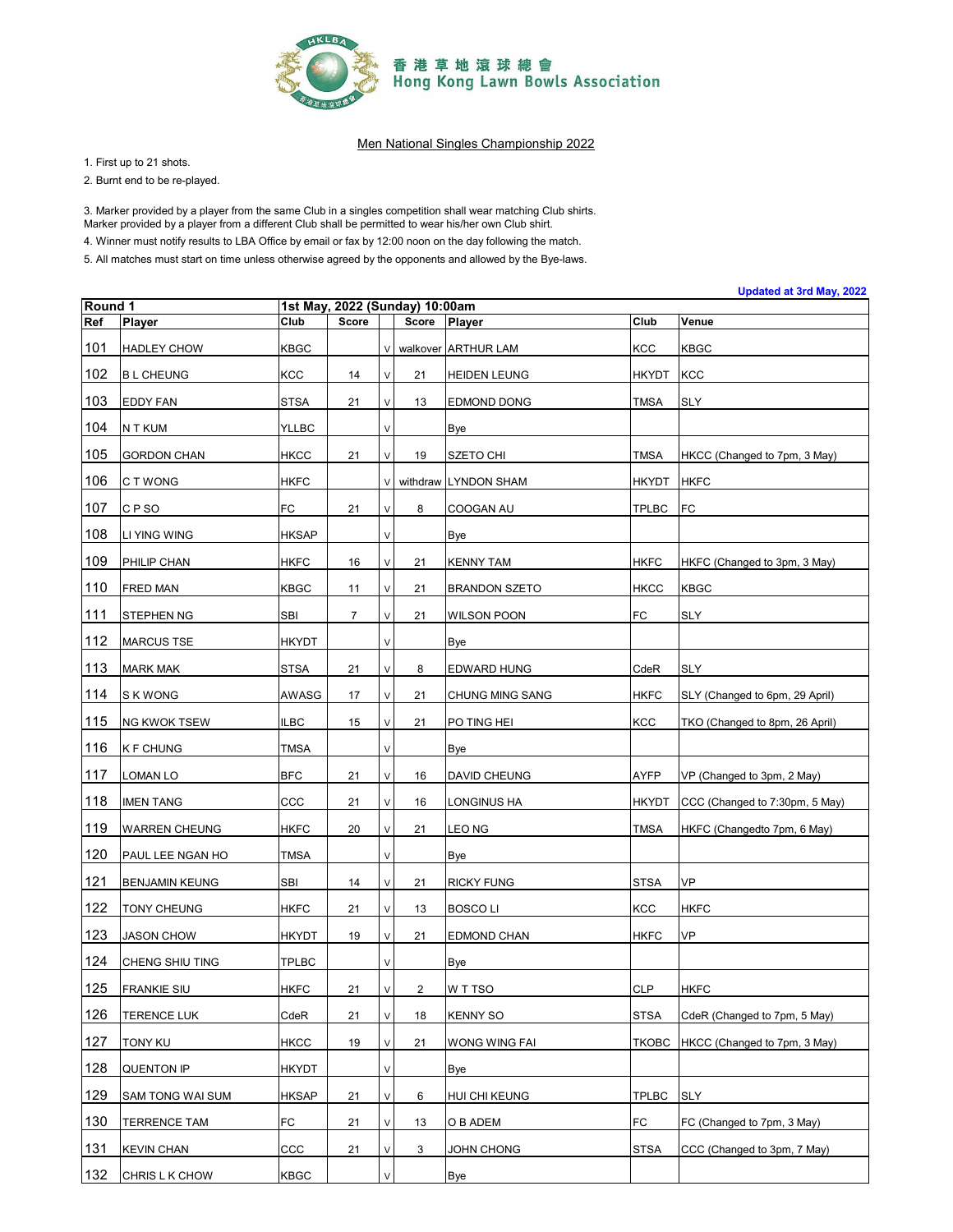

1. First up to 21 shots.

2. Burnt end to be re-played.

3. Marker provided by a player from the same Club in a singles competition shall wear matching Club shirts.

Marker provided by a player from a different Club shall be permitted to wear his/her own Club shirt.

4. Winner must notify results to LBA Office by email or fax by 12:00 noon on the day following the match.

| Round 1 |                     |              |       |   |                                         |                    |              | Updated at 3rd May, 2022                           |
|---------|---------------------|--------------|-------|---|-----------------------------------------|--------------------|--------------|----------------------------------------------------|
| Ref     | Player              | Club         | Score |   | 1st May, 2022 (Sunday) 10:00am<br>Score | Player             | Club         | Venue                                              |
| 133     | <b>WILLIAM LAM</b>  | <b>TMSA</b>  | 21    | V | $\mathbf{1}$                            | YIP MAN HO         | <b>HKPBC</b> | <b>TM</b>                                          |
| 134     | <b>KELVIN TSANG</b> | <b>TKOBC</b> | 21    | V | 19                                      | CHEUNG KING HO     | <b>HKCC</b>  | TKO (Changed to 7pm, 24 April)                     |
| 135     | <b>KEVIN FUNG</b>   | <b>HKFC</b>  | 21    | V | 8                                       | PAUL PANG          | <b>HKPBC</b> | HKFC (Changed to 10am, 2 May)                      |
| 136     | CHIU CHUN HUNG      | <b>ILBC</b>  |       | V |                                         | Bye                |              |                                                    |
| 137     | <b>ALBERT YUEN</b>  | <b>TPLBC</b> | 21    | V | $\overline{7}$                          | <b>NIK CHEUNG</b>  | <b>KBGC</b>  | <b>SLY</b>                                         |
| 138     | <b>NG TIM BO</b>    | <b>CLBC</b>  | 21    | V | 16                                      | <b>KELVIN LIU</b>  | <b>KFLBC</b> | VP (Changed to 3pm, 26 April)                      |
| 139     | <b>NONTY LAU</b>    | <b>AYFP</b>  | 18    | V | 21                                      | RAPHAEL CHAN       | <b>HKFC</b>  | <b>SLY</b>                                         |
| 140     | <b>JASON LI</b>     | <b>FC</b>    |       | V |                                         | Bye                |              |                                                    |
| 141     | <b>SINGH BOOTA</b>  | <b>TKOBC</b> | 16    | V | 21                                      | STEPHEN SY         | <b>HKFC</b>  | TKO (Changed to 7pm, 29 April)                     |
| 142     | JOHNSON CHAN        | <b>TVLBC</b> | 16    | V | 21                                      | LEO LI             | <b>HKCC</b>  | VP (Changed to 10am, 2 May)                        |
| 143     | PETE SZE            | <b>CLBC</b>  | 19    | V | 21                                      | C L FUNG           | <b>HKFC</b>  | VP                                                 |
| 144     | <b>JOSEPH YEUNG</b> | <b>TPLBC</b> |       | V |                                         | Bye                |              |                                                    |
| 145     | <b>MARK LI</b>      | <b>HKCC</b>  | 21    | V | 19                                      | <b>FREDDIE IP</b>  | FC           | HKCC (Changed to 3pm, 28 April)                    |
| 146     | <b>MOBIN YAU</b>    | <b>HKFC</b>  | 21    | V | 18                                      | LEUNG KWOK WAI     | CSD          | <b>HKFC</b>                                        |
| 147     | <b>DESMOND LAI</b>  | <b>HKYDT</b> | 18    | V | 21                                      | <b>HERMAN CHAN</b> | CdeR         | <b>VP</b>                                          |
| 148     | WILLIE WONG         | <b>TKOBC</b> |       | V |                                         | Bye                |              |                                                    |
| 149     | <b>BEN CHAN</b>     | <b>TVLBC</b> | 15    | V | 21                                      | POWELL CHENG       | FC           | VP (Changed to 9:30am, 24 April)                   |
| 150     | SIMON TO            | <b>HKPBC</b> | 14    | V | 21                                      | ALBERT LEE         | <b>TPLBC</b> | <b>PSRC</b>                                        |
| 151     | <b>ANTHONY WONG</b> | <b>TMSA</b>  | 21    | V | 10                                      | <b>KENT CHAN</b>   | FC           | ТM                                                 |
| 152     | <b>BRIAN HO</b>     | FC           |       | V |                                         | Bye                |              |                                                    |
| 153     | PETER HEVICON       | KCC          | 15    | V | 21                                      | SEBASTIAN CHEUNG   | <b>KCC</b>   | <b>KCC</b>                                         |
| 154     | <b>THOMAS LAU</b>   | CdeR         | 2     | V | 21                                      | <b>CHARLES SO</b>  | <b>HKFC</b>  | CdeR                                               |
| 155     | <b>FRED LAM</b>     | CCC          | 21    | V | 19                                      | <b>JASON CHOI</b>  | <b>KCC</b>   | Venue changed to KCC<br>(Changed to 7:30pm, 6 May) |
| 156     | RAYMOND HO          | CdeR         |       | V |                                         | Bye                |              |                                                    |
| 157     | <b>K K CHAN</b>     | FC           | 21    | V | $\overline{7}$                          | <b>GUY LAI</b>     | <b>HKCC</b>  | Fc (Changed to 3pm, 3 May)                         |
| 158     | <b>TOMMY WONG</b>   | <b>TKOBC</b> | 21    | V | 18                                      | <b>IAN YAU</b>     | <b>HKFC</b>  | TKO (Changed to 8pm, 26 April)                     |
| 159     | <b>SUNNY WONG</b>   | <b>KBGC</b>  | 21    | V | 11                                      | <b>KELVIN SIU</b>  | <b>HKFC</b>  | <b>KBGC</b>                                        |
| 160     | <b>COREY PANG</b>   | <b>STSA</b>  |       | V |                                         | Bye                |              |                                                    |
| 161     | T P CHOI            | FC           | 21    | V | 8                                       | <b>TOMMY FUNG</b>  | <b>WISC</b>  | FC                                                 |
| 162     | <b>DESMOND HAU</b>  | <b>KCC</b>   |       | V |                                         | Bye                |              |                                                    |
| 163     | <b>WILLIAM WONG</b> | <b>GLBC</b>  | 10    | V | 21                                      | CHAU WING HON      | <b>FC</b>    | SLY (Changed to 2pm, 29 April)                     |
| 164     | JOHNNY LAW          | <b>TMSA</b>  |       | V |                                         | Bye                |              |                                                    |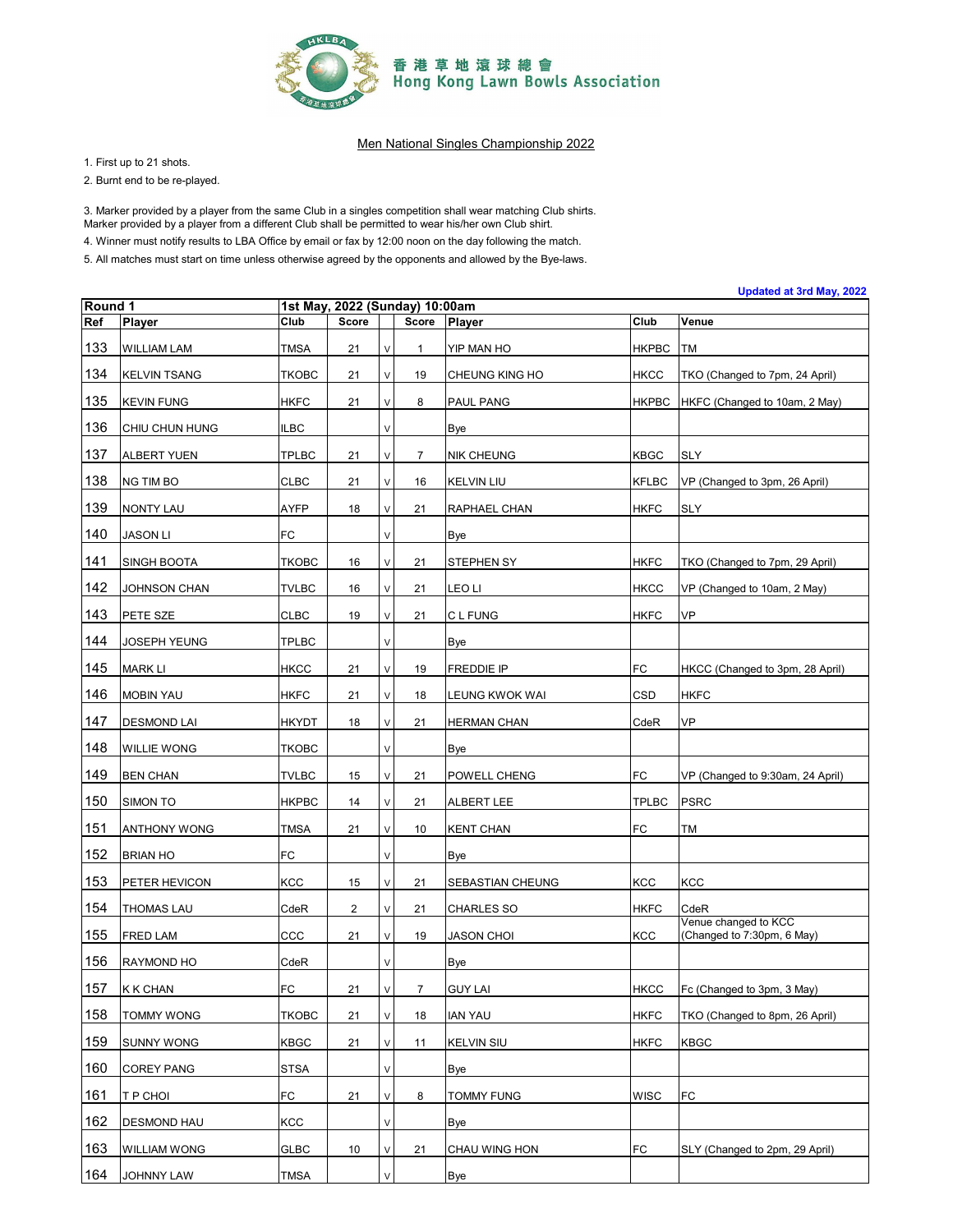

1. First up to 21 shots.

2. Burnt end to be re-played.

3. Marker provided by a player from the same Club in a singles competition shall wear matching Club shirts.

Marker provided by a player from a different Club shall be permitted to wear his/her own Club shirt.

4. Winner must notify results to LBA Office by email or fax by 12:00 noon on the day following the match.

|                |                      |              |       |    |                                         |                     |              | Updated at 3rd May, 2022                           |
|----------------|----------------------|--------------|-------|----|-----------------------------------------|---------------------|--------------|----------------------------------------------------|
| Round 1<br>Ref | Player               | Club         | Score |    | 1st May, 2022 (Sunday) 10:00am<br>Score | Player              | Club         | Venue                                              |
| 165            | <b>CHRIS CHOW</b>    | <b>STSA</b>  | 21    | V  | 20                                      | DOUGLAS CHEN        | <b>TMSA</b>  | <b>SLY</b>                                         |
| 166            | <b>B</b> MA          | SBI          | 10    | V  | 21                                      | <b>PARICK FONG</b>  | <b>HKFC</b>  | VP (Changed to 2pm, 29 April)                      |
| 167            | <b>EDDIE SO</b>      | <b>STSA</b>  | 19    | V  | 21                                      | <b>HENRY NIP</b>    | <b>FC</b>    | <b>SLY</b>                                         |
| 168            | CHAN HO YIN          | <b>KBGC</b>  |       | V  |                                         | Bye                 |              |                                                    |
| 169            | <b>MARSHALL TO</b>   | <b>HKFC</b>  | 10    | V  | 21                                      | <b>BARRY LAI</b>    | ABC          | <b>HKFC</b>                                        |
| 170            | <b>ERIC CHOI</b>     | <b>SBI</b>   | 21    | V  | 19                                      | ARNOLD LEUNG        | <b>HKYDT</b> | <b>VP</b>                                          |
| 171            | CHARLES CHAN         | <b>KBGC</b>  |       | V  | no show                                 | <b>GARY LAM</b>     | <b>YLLBC</b> | <b>KBGC</b>                                        |
| 172            | <b>WILLIE CHOW</b>   | <b>KBGC</b>  |       | V  |                                         | Bye                 |              |                                                    |
| 173            | <b>TERENCE LEE</b>   | <b>HKFC</b>  | 21    | V  | 11                                      | M T LAM             | <b>HKCC</b>  | HKFC (Changed to 7pm, 3 May)                       |
| 174            | <b>WONG PING TAK</b> | FC           | 16    | V  | 21                                      | WILLIAM NG          | <b>IRC</b>   | <b>FC</b>                                          |
| 175            | TOM CHOY             | LCN          | 21    | V  | 16                                      | <b>NAPSON HON</b>   | <b>CLBC</b>  | TKO (Changed to 6pm, 28 April)                     |
| 176            | PAUL MAI             | <b>SBSC</b>  |       | V  |                                         | Bye                 |              |                                                    |
| 177            | <b>KEN FONG</b>      | <b>HKFC</b>  | 21    | V  | 14                                      | <b>KENNETH SO</b>   | <b>ILBC</b>  | <b>HKFC</b>                                        |
| 178            | ROBIN CHOK           | <b>SBI</b>   | 21    | V  | 16                                      | STEPHEN LI          | <b>SBSC</b>  | <b>VP</b>                                          |
| 179            | <b>JERRY NG</b>      | <b>KCC</b>   | 21    | V  | 14                                      | CHAN CHING KIT      | <b>TPLBC</b> | <b>KCC</b>                                         |
| 180            | YUNG CHI HANG        | <b>SBI</b>   |       | V  |                                         | Bye                 |              |                                                    |
| 181            | <b>ANTHONY SO</b>    | CCC          | 21    | V  | $\overline{7}$                          | CALVIN KWOK WING    | <b>HKSAP</b> | CCC (Changed to 7:30pm, 3 May)                     |
| 182            | PETER K W CHAN       | <b>KBGC</b>  | 21    | V  | 3                                       | STANLEY WONG        | <b>KFLBC</b> | <b>KBGC</b>                                        |
| 183            | <b>ANDY CHAN</b>     | <b>HKPBC</b> | 15    | V  | 21                                      | <b>JAMES PO</b>     | KCC          | <b>PSRC</b>                                        |
| 184            | LI MING SUM          | <b>BFC</b>   |       | V  |                                         | Bye                 |              |                                                    |
| 185            | <b>WAYNE WONG</b>    | <b>HKCC</b>  | 16    | V  | 21                                      | NICHOLAS TSANG      | <b>HKCC</b>  | HKCC (Changed to 7pm, 6 May)                       |
| 186            | <b>SIMON YAU</b>     | <b>BFC</b>   | 19    | V  | 21                                      | TONY CHOK           | ccc          | Venue changed to CCC<br>(Changed to 2:30pm, 6 May) |
| 187            | LEE SZE CHUNG        | <b>HKPBC</b> | 18    | V  | 21                                      | HOWARD POON         | ccc          | <b>PSRC</b>                                        |
| 188            | <b>STANLEY LAI</b>   | CCC          |       | V  |                                         | Bye                 |              |                                                    |
| 189            | PATRICK CHOI         | <b>HKFC</b>  |       | V. |                                         | walkover ALAN LAI   | CCC          | <b>HKFC</b>                                        |
| 190            | <b>DICKY MAK</b>     | <b>HKFC</b>  | 7     | V  | 21                                      | <b>KENNETH YIU</b>  | <b>HKFC</b>  | <b>HKFC</b>                                        |
| 191            | <b>ALEX LEUNG</b>    | ccc          | 21    | V  | 16                                      | <b>ESMOND LEE</b>   | <b>HKFC</b>  | CCC (Changed to 2:30pm, 7 May)                     |
| 192            | LO KA HING           | ABC          |       | V  |                                         | Bye                 |              |                                                    |
| 193            | <b>BARRY YUNG</b>    | <b>USRC</b>  | 21    | V  | 13                                      | <b>CANNY CHEUNG</b> | <b>TKOBC</b> | USRC (Changed to 7:30pm 4 May)                     |
| 194            | LEUNG CHUN WO        | FC           |       | V  |                                         | Bye                 |              |                                                    |
| 195            | <b>DIAMOND WONG</b>  | FC           | 21    | V  | 3                                       | DICK LI             | <b>AYFP</b>  | FC (Changed to 3pm, 7 May)                         |
| 196            | <b>GARY LEUNG</b>    | <b>IRC</b>   |       | V  |                                         | <b>Bye</b>          |              |                                                    |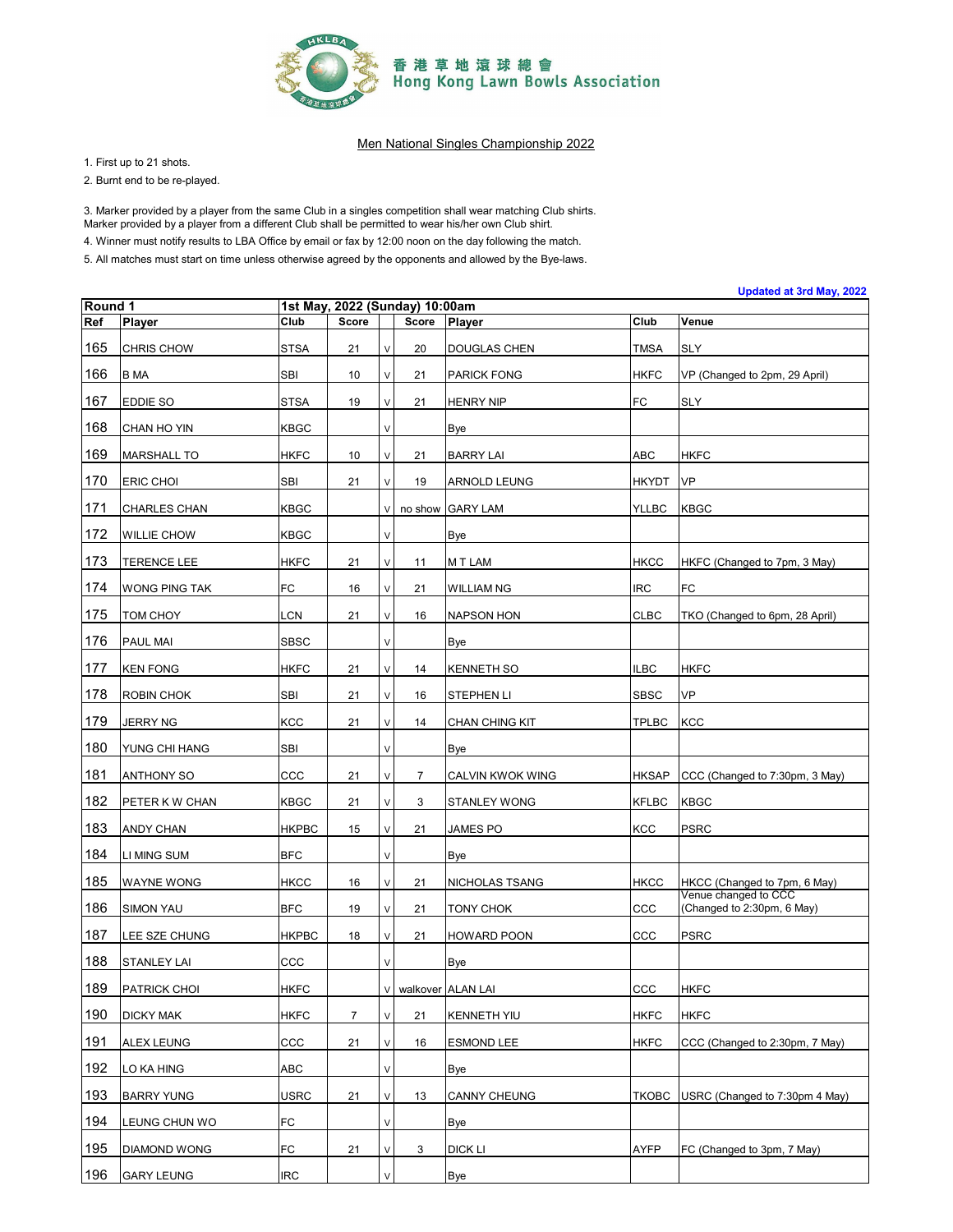

1. First up to 21 shots.

2. Burnt end to be re-played.

3. Marker provided by a player from the same Club in a singles competition shall wear matching Club shirts.

Marker provided by a player from a different Club shall be permitted to wear his/her own Club shirt.

4. Winner must notify results to LBA Office by email or fax by 12:00 noon on the day following the match.

5. All matches must start on time unless otherwise agreed by the opponents and allowed by the Bye-laws.

| Round 1 |                      | 1st May, 2022 (Sunday) 10:00am |              |              |              |                   |              |                                 |  |  |  |
|---------|----------------------|--------------------------------|--------------|--------------|--------------|-------------------|--------------|---------------------------------|--|--|--|
| Ref     | <b>Player</b>        | Club                           | <b>Score</b> |              | <b>Score</b> | Player            | Club         | Venue                           |  |  |  |
| 197     | JUDE YEUNG           | ABC                            | 21           | $\mathsf{V}$ | 14           | LEWIS LAM         | IRC          | TKO (Changed to 7pm, 24 April)  |  |  |  |
| 198     | <b>ALBERT WONG</b>   | SBSC                           | 13           | $\mathsf{V}$ | 21           | MAX LEE           | <b>HKYDT</b> | <b>VP</b>                       |  |  |  |
| 199     | <b>MICHAEL CHING</b> | HKCC                           | 19           | V            | 21           | <b>BOBBY WONG</b> | <b>BFC</b>   | HKCC (Changed to 7pm, 3 May)    |  |  |  |
|         | 1100 PETE LEUNG      | <b>KBGC</b>                    |              | $\vee$       |              | Bye               |              |                                 |  |  |  |
|         | 1101 CHUI KWAI SING  | <b>SBSC</b>                    | 8            | $\vee$       | 21           | <b>SEAN CHAN</b>  | <b>HKPBC</b> | <b>SLY</b>                      |  |  |  |
|         | 1102 WILSON KWONG    | <b>HKFC</b>                    | withdraw V   |              |              | <b>RICKY CHAN</b> | <b>HKCC</b>  | <b>HKFC</b>                     |  |  |  |
|         | 1103 KENNY KWAN      | LCN                            | 21           | $\mathsf{V}$ | 11           | <b>JASON LANG</b> | SBI          | <b>TKO</b>                      |  |  |  |
|         | 1104 RYAN LEE        | <b>HKYDT</b>                   |              | V            |              | Bye               |              |                                 |  |  |  |
|         | 1105 TERENCE CHEUNG  | <b>BFC</b>                     | 21           | $\lor$       | 2            | BENNY IM WAI KA   | FC           | VP                              |  |  |  |
|         | 1106 PAUL LAU        | USRC                           | 21           | $\mathsf{V}$ | 14           | ALAN OLSSON       | <b>HKCC</b>  | USRC (Changed to 4pm, 7 May)    |  |  |  |
|         | 1107 HUNG KIN HO     | SBI                            | 11           | V            | 21           | JOHN NG           | ccc          | VP (Changed to 7pm, 4 May)      |  |  |  |
|         | 1108 ADRIAN YAU      | HKFC                           |              | V            |              | Bye               |              |                                 |  |  |  |
|         | 1109 ERIC LAM        | FC                             | 3            | $\vee$       | 21           | LEE KA HO         | CCC          | FC                              |  |  |  |
|         | 1110 C Y CHENG       | SBI                            | 13           | $\mathsf{V}$ | 21           | LANGLEY AU YEUNG  | <b>HKYDT</b> | <b>VP</b>                       |  |  |  |
|         | 1111 MICHAEL WERTH   | <b>KBGC</b>                    | 19           | $\mathsf{V}$ | 21           | MARCO LEE         | <b>HKPBC</b> | <b>KBGC</b>                     |  |  |  |
|         | 1112 RAYMOND CHAN    | IRC                            |              | $\mathsf{V}$ |              | Bye               |              |                                 |  |  |  |
|         | 1113 BORIS CHOI      | FC                             | 21           | $\mathsf{V}$ | 20           | <b>HERON LAU</b>  | <b>HKFC</b>  | FC                              |  |  |  |
|         | 1114 EDDY SO         | ABC                            | 5            | V            | 21           | RON CHEUNG        | CdeR         | TKO (Changed to 7pm, 27 April)  |  |  |  |
|         | 1115 DANIEL YUEN     | <b>HKPBC</b>                   | 21           | V            | 18           | <b>BILL SHUM</b>  | <b>KBGC</b>  | <b>PSRC</b>                     |  |  |  |
|         | 1116 PAUL LEE        | CCC                            |              | $\vee$       |              | Bye               |              |                                 |  |  |  |
|         | 1117 RAYMOND YU      | LCN                            | 21           | $\mathsf{V}$ | 17           | <b>MATO LAU</b>   | <b>HKYDT</b> | TKO (Changed to 4pm, 28 April)  |  |  |  |
|         | 1118 NG CHI MING     | FC                             | 12           | $\vee$       | 21           | ALAN YUEN         | <b>HKYDT</b> | <b>FC</b>                       |  |  |  |
|         | 1119 K C CHING       | IRC                            | 21           | $\mathsf{V}$ | 18           | CHOW KIN HOI      | CdeR         | IRC (Changed to 2pm 4 May)      |  |  |  |
|         | 1120 S C YIP         | <b>YLLBC</b>                   |              | $\lor$       |              | Bye               |              |                                 |  |  |  |
|         | 1121 Y S LEUNG       | <b>HKFC</b>                    | 21           | $\mathsf{V}$ | 13           | <b>GEORGE LAW</b> | TKOBC HKFC   |                                 |  |  |  |
|         | 1122 WALTER KWOK     | <b>HKFC</b>                    | 21           | $\vee$       | 12           | LAU CHING KWOK    | AYFP         | HKFC (Changed to 2:30pm, 6 May) |  |  |  |
|         | 1123 DAVID CHIU      | <b>HKFC</b>                    | 21           | $\lor$       | 4            | ERIC WONG SZE HO  | <b>FC</b>    | <b>HKFC</b>                     |  |  |  |
|         | <b>1124 KIT HUI</b>  | FC                             |              | V            |              | Bye               |              |                                 |  |  |  |
|         | 1125 PERCY CHAN      | <b>BFC</b>                     | 21           | $\lor$       | 12           | <b>REX LO</b>     | <b>HKYDT</b> | TKO (Changed to 4pm, 28 April)  |  |  |  |
|         | 1126 RADI IP         | <b>KFLBC</b>                   |              | $\mathsf{V}$ |              | Bye               |              |                                 |  |  |  |
|         | 1127 KEVIN HO        | <b>KBGC</b>                    |              | $\vee$       | no show      | LEE CHI KIT       | <b>STSA</b>  | <b>KBGC</b>                     |  |  |  |
|         | 1128 RAYMOND AU      | <b>HKFC</b>                    |              | $\vee$       |              | <b>Bye</b>        |              |                                 |  |  |  |

**Updated at 3rd May, 2022**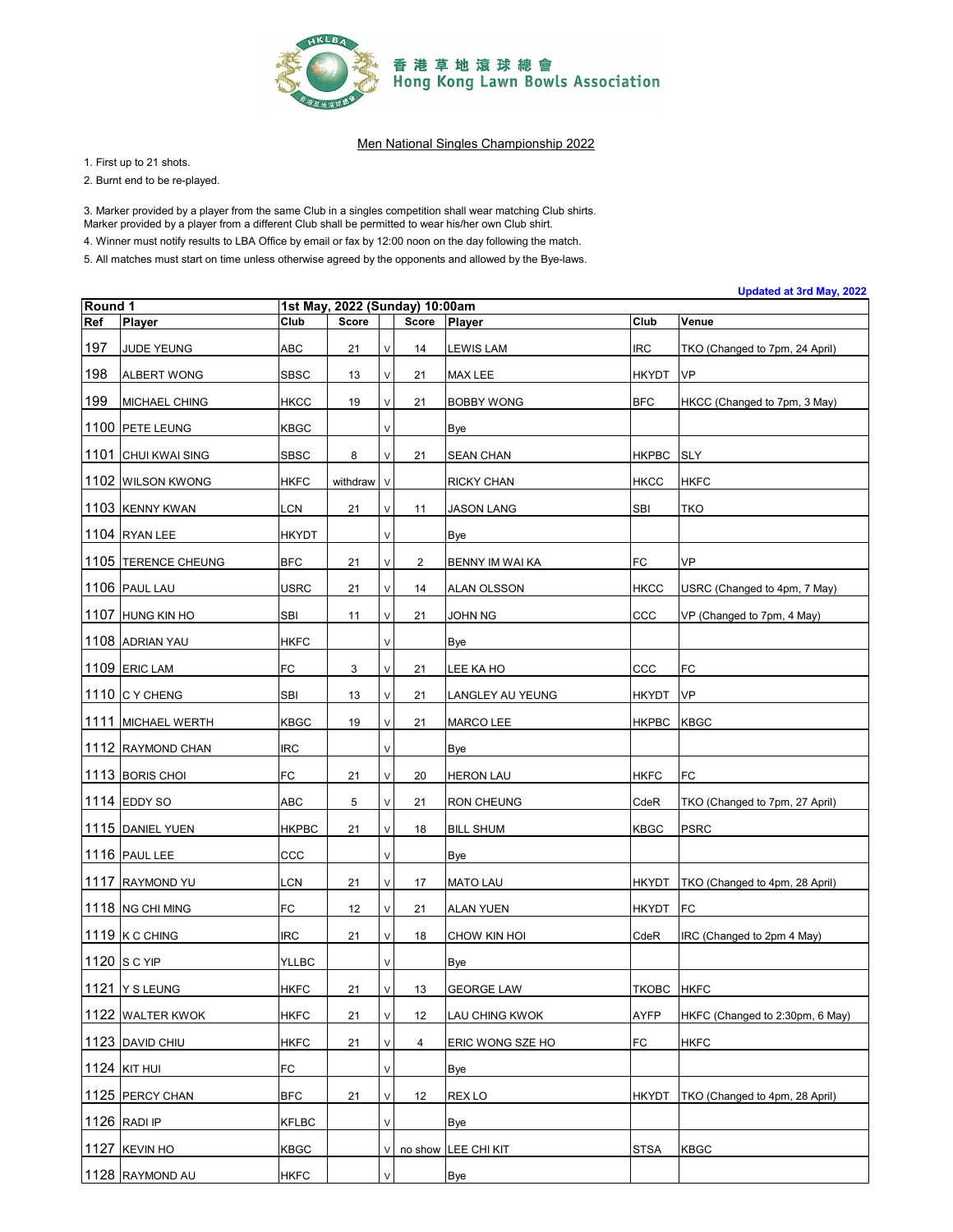Men's National Singles Championship 2022

| <b>CLUB</b>     | <b>PLAYER</b>         | <b>HOME GREEN</b> |
|-----------------|-----------------------|-------------------|
| <b>ABC</b>      | LO KA HING            | <b>TKO</b>        |
| <b>ABC</b>      | <b>JUDE YEUNG</b>     | <b>TKO</b>        |
| <b>ABC</b>      | EDDY SO               | <b>TKO</b>        |
| <b>ABC</b>      | <b>BARRY LAI</b>      | VP                |
| <b>AWASG</b>    | S K WONG              | <b>SLY</b>        |
| <b>AYFP</b>     | <b>NONTY LAU</b>      | <b>SLY</b>        |
| <b>AYFP</b>     | DICK LI               | <b>SLY</b>        |
| <b>AYFP</b>     | LAU CHING KWOK        | <b>SLY</b>        |
| <b>AYFP</b>     | <b>DAVID CHEUNG</b>   | <b>SLY</b>        |
| <b>BFC</b>      | PERCY CHAN            | <b>TKO</b>        |
| <b>BFC</b>      | <b>BOBBY WONG</b>     | <b>VP</b>         |
| BF <sub>C</sub> | <b>TERENCE CHEUNG</b> | <b>VP</b>         |
| <b>BFC</b>      | <b>SIMON YAU</b>      | <b>TKO</b>        |
| <b>BFC</b>      | LI MING SUM           | <b>VP</b>         |
| <b>BFC</b>      |                       | <b>VP</b>         |
|                 | <b>LOMAN LO</b>       |                   |
| CCC             | LEE KA HO             | CCC               |
| CCC             | <b>JOHN NG</b>        | CCC               |
| CCC             | PAUL LEE              | CCC               |
| CCC             | <b>TONY CHOK</b>      | CCC               |
| CCC             | <b>IMEN TANG</b>      | CCC               |
| CCC             | <b>STANLEY LAI</b>    | CCC               |
| CCC             | FRED LAM              | CCC               |
| CCC             | <b>HOWARD POON</b>    | CCC               |
| CCC             | <b>KEVIN CHAN</b>     | CCC               |
| CCC             | <b>ALAN LAI</b>       | $\overline{ccc}$  |
| CCC             | <b>ANTHONY SO</b>     | CCC               |
| CCC             | <b>ALEX LEUNG</b>     | CCC               |
| CdeR            | <b>EDWARD HUNG</b>    | CdeR              |
| CdeR            | <b>THOMAS LAU</b>     | CdeR              |
| CdeR            | <b>RON CHEUNG</b>     | CdeR              |
| CdeR            | <b>HERMAN CHAN</b>    | CdeR              |
| CdeR            | RAYMOND HO            | CdeR              |
| CdeR            | CHOW KIN HOI          | CdeR              |
| CdeR            | <b>TERENCE LUK</b>    | CdeR              |
| <b>CLBC</b>     | <b>NAPSON HON</b>     | VP                |
| <b>CLBC</b>     | NG TIM BO             | VP                |
| <b>CLBC</b>     | PETE SZE              | <b>VP</b>         |
| <b>CLP</b>      | W T TSO               | <b>CLP</b>        |
| <b>CSD</b>      | <b>LEUNG KWOK WAI</b> | <b>TKO</b>        |
| FC              | <b>BORIS CHOI</b>     | FC                |
| FC              | T P CHOI              | FC                |
| <b>FC</b>       | <b>WILSON POON</b>    | $F\overline{C}$   |
| FC              | LEUNG CHUN WO         | <b>FC</b>         |
| FC              | <b>JASON LI</b>       | FC                |
| FC              | POWELL CHENG          | FC                |
| FC              | <b>ERIC LAM</b>       | FC                |
| FC              | <b>TERRENCE TAM</b>   | FC                |
| FC              | <b>KENT CHAN</b>      | FC                |
| FC              | <b>FREDDIE IP</b>     | FC                |
| FC              | KIT HUI               | $\overline{FC}$   |
| FC              | <b>CHAU WING HON</b>  | FC                |
| FC              | <b>K K CHAN</b>       | FC                |
| FC              |                       | FC                |
| FC              | <b>BRIAN HO</b>       | FC                |
|                 | <b>NG CHI MING</b>    |                   |
| <b>FC</b>       | <b>DIAMOND WONG</b>   | $\overline{FC}$   |
| FC              | O B ADEM              | FC                |
| FC              | <b>HENRY NIP</b>      | FC                |
| FC              | CFSO                  | FC                |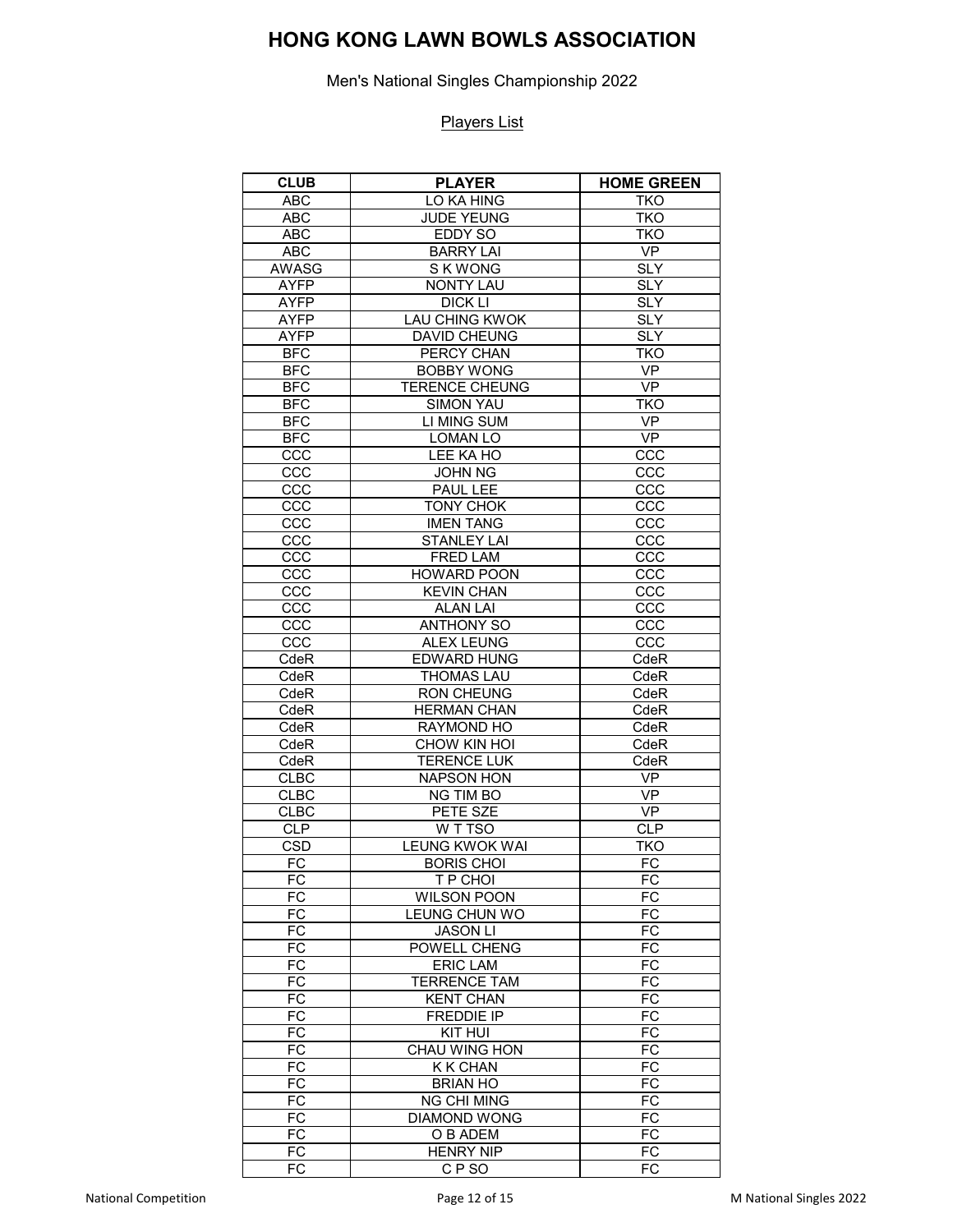Men's National Singles Championship 2022

| <b>CLUB</b>                | <b>PLAYER</b>                         | <b>HOME GREEN</b>          |
|----------------------------|---------------------------------------|----------------------------|
| FC                         | <b>WONG PING TAK</b>                  | FC                         |
| $\overline{FC}$            | ERIC WONG SZE HO                      | FC                         |
| FC                         | BENNY IM WAI KA                       | FC                         |
| <b>GLBC</b>                | <b>WILLIAM WONG</b>                   | <b>SLY</b>                 |
| <b>HKCC</b>                | NICHOLAS TSANG                        | <b>HKCC</b>                |
| <b>HKCC</b>                | <b>WAYNE WONG</b>                     | <b>HKCC</b>                |
| <b>HKCC</b>                | LEO LI                                | <b>HKCC</b>                |
| <b>HKCC</b>                | <b>MARK LI</b>                        | <b>HKCC</b>                |
| <b>HKCC</b>                | M T LAM                               | <b>HKCC</b>                |
| <b>HKCC</b>                | <b>RICKY CHAN</b>                     | <b>HKCC</b>                |
| <b>HKCC</b>                | <b>GORDON CHAN</b>                    | <b>HKCC</b>                |
| <b>HKCC</b>                | ALAN OLSSON                           | <b>HKCC</b>                |
| <b>HKCC</b>                | CHEUNG KING HO                        | <b>HKCC</b>                |
| <b>HKCC</b>                | <b>BRANDON SZETO</b>                  | <b>HKCC</b>                |
| <b>HKCC</b>                | MICHAEL CHING                         | <b>HKCC</b>                |
| <b>HKCC</b>                | <b>GUY LAI</b>                        | <b>HKCC</b>                |
| <b>HKCC</b>                | <b>TONY KU</b>                        | <b>HKCC</b>                |
| <b>HKFC</b>                | <b>ESMOND LEE</b>                     | <b>HKFC</b>                |
| <b>HKFC</b>                | <b>PARICK FONG</b>                    | <b>HKFC</b>                |
| <b>HKFC</b>                | <b>KEN FONG</b>                       | <b>HKFC</b>                |
|                            |                                       |                            |
| <b>HKFC</b>                | DAVID CHIU                            | <b>HKFC</b>                |
| <b>HKFC</b>                | <b>ADRIAN YAU</b>                     | <b>HKFC</b>                |
| <b>HKFC</b>                | <b>EDMOND CHAN</b>                    | <b>HKFC</b>                |
| <b>HKFC</b>                | <b>Y S LEUNG</b>                      | <b>HKFC</b>                |
| <b>HKFC</b>                | <b>FRANKIE SIU</b>                    | <b>HKFC</b>                |
| <b>HKFC</b>                | <b>KELVIN SIU</b>                     | <b>HKFC</b>                |
| <b>HKFC</b>                | <b>WALTER KWOK</b>                    | <b>HKFC</b>                |
| <b>HKFC</b>                | STEPHEN SY                            | <b>HKFC</b>                |
| <b>HKFC</b>                | PHILIP CHAN                           | <b>HKFC</b>                |
| <b>HKFC</b>                | C T WONG                              | <b>HKFC</b>                |
| <b>HKFC</b>                | <b>KENNETH YIU</b>                    | <b>HKFC</b>                |
| <b>HKFC</b>                | <b>WARREN CHEUNG</b>                  | <b>HKFC</b>                |
| <b>HKFC</b><br><b>HKFC</b> | C L FUNG<br><b>WILSON KWONG</b>       | <b>HKFC</b><br><b>HKFC</b> |
| <b>HKFC</b>                |                                       |                            |
|                            | <b>MARSHALL TO</b>                    | <b>HKFC</b>                |
| <b>HKFC</b>                | <b>KENNY TAM</b>                      | <b>HKFC</b>                |
| <b>HKFC</b>                | <b>DICKY MAK</b>                      | <b>HKFC</b>                |
| <b>HKFC</b>                | <b>TERENCE LEE</b>                    | <b>HKFC</b>                |
| <b>HKFC</b><br><b>HKFC</b> | <b>MOBIN YAU</b><br><b>RAYMOND AU</b> | <b>HKFC</b>                |
|                            |                                       | <b>HKFC</b>                |
| <b>HKFC</b>                | PATRICK CHOI                          | <b>HKFC</b>                |
| <b>HKFC</b>                | <b>CHARLES SO</b>                     | <b>HKFC</b>                |
| <b>HKFC</b>                | <b>CHUNG MING SANG</b>                | <b>HKFC</b>                |
| <b>HKFC</b>                | <b>KEVIN FUNG</b>                     | <b>HKFC</b>                |
| <b>HKFC</b>                | RAPHAEL CHAN                          | <b>HKFC</b>                |
| <b>HKFC</b>                | <b>IAN YAU</b>                        | <b>HKFC</b>                |
| <b>HKFC</b>                | <b>HERON LAU</b>                      | <b>HKFC</b>                |
| <b>HKFC</b>                | <b>TONY CHEUNG</b>                    | <b>HKFC</b>                |
| <b>HKPBC</b>               | SIMON TO                              | <b>PSRC</b>                |
| <b>HKPBC</b>               | <b>ANDY CHAN</b><br>PAUL PANG         | <b>PSRC</b>                |
| <b>HKPBC</b>               |                                       | <b>PSRC</b>                |
| <b>HKPBC</b>               | LEE SZE CHUNG                         | <b>PSRC</b>                |
| <b>HKPBC</b>               | <b>SEAN CHAN</b>                      | <b>PSRC</b>                |
| <b>HKPBC</b>               | YIP MAN HO                            | <b>PSRC</b>                |
| <b>HKPBC</b>               | <b>MARCO LEE</b>                      | <b>PSRC</b>                |
| <b>HKPBC</b>               | <b>DANIEL YUEN</b>                    | <b>PSRC</b><br><b>SLY</b>  |
| <b>HKSAP</b>               | SAM TONG WAI SUM<br>LI YING WING      |                            |
| <b>HKSAP</b>               |                                       | <b>SLY</b>                 |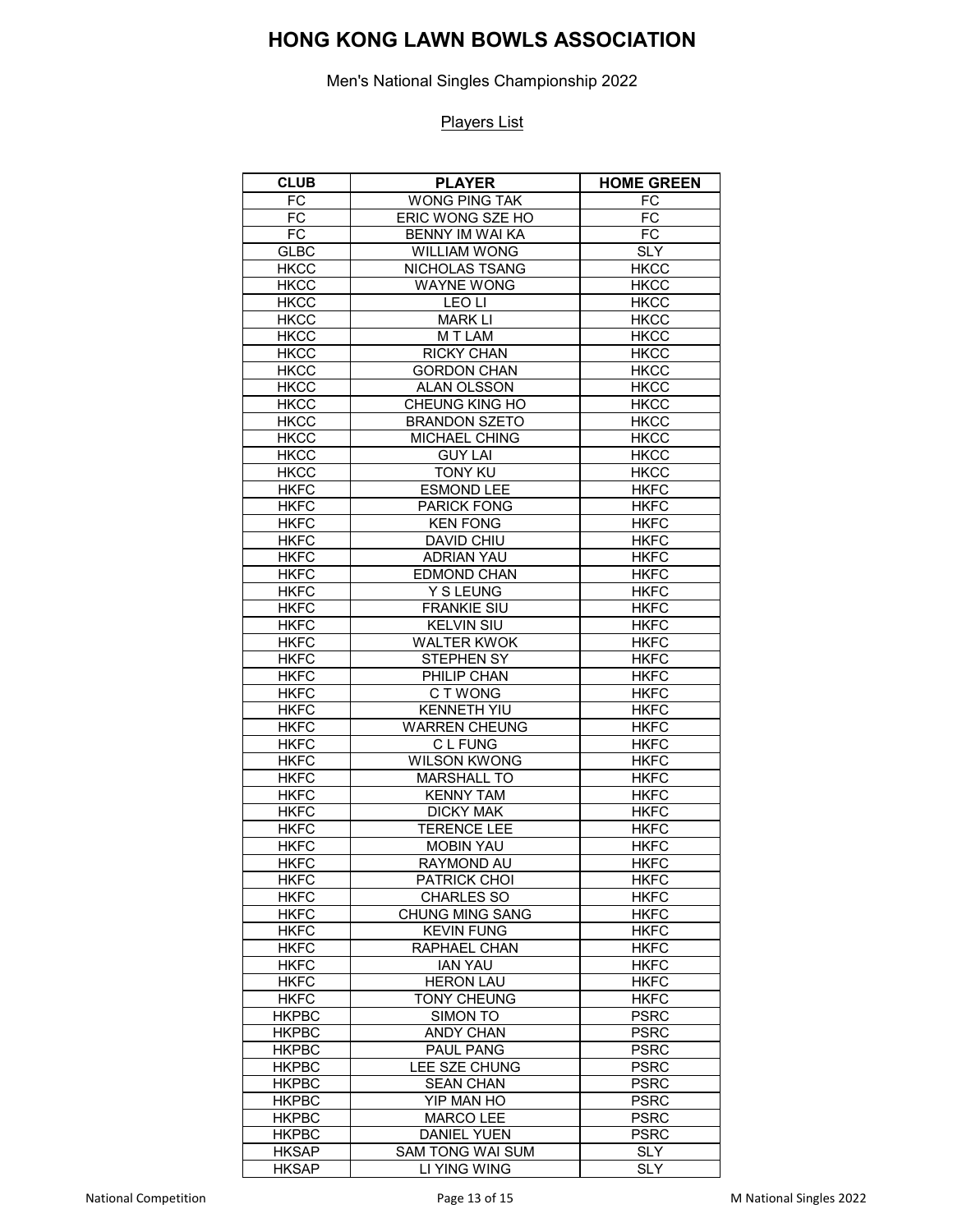Men's National Singles Championship 2022

| <b>CLUB</b>                | <b>PLAYER</b>                            | <b>HOME GREEN</b>          |
|----------------------------|------------------------------------------|----------------------------|
| <b>HKSAP</b>               | <b>CALVIN KWOK WING</b>                  | <b>SLY</b>                 |
| <b>HKYDT</b>               | REX LO                                   | <b>VP</b>                  |
| <b>HKYDT</b>               | <b>DESMOND LAI</b>                       | VP                         |
| <b>HKYDT</b>               | <b>HEIDEN LEUNG</b>                      | <b>VP</b>                  |
| <b>HKYDT</b>               | <b>ARNOLD LEUNG</b>                      | VP                         |
| <b>HKYDT</b>               | <b>LANGLEY AU YEUNG</b>                  | <b>VP</b>                  |
| <b>HKYDT</b>               | <b>QUENTON IP</b>                        | <b>VP</b>                  |
| <b>HKYDT</b>               | <b>MATO LAU</b>                          | <b>TM</b>                  |
| <b>HKYDT</b>               | <b>RYAN LEE</b>                          | <b>VP</b>                  |
| <b>HKYDT</b>               | <b>MARCUS TSE</b>                        | TM                         |
| <b>HKYDT</b>               | MAX LEE                                  | <b>VP</b>                  |
| <b>HKYDT</b>               | <b>ALAN YUEN</b>                         | VP                         |
| <b>HKYDT</b>               | <b>JASON CHOW</b>                        | $\overline{VP}$            |
| <b>HKYDT</b>               | <b>LONGINUS HA</b>                       | <b>VP</b>                  |
| <b>HKYDT</b>               | <b>LYNDON SHAM</b>                       | TM                         |
| <b>ILBC</b>                | <b>NG KWOK TSEW</b>                      | TKO                        |
| <b>ILBC</b>                | <b>KENNETH SO</b>                        | <b>VP</b>                  |
| <b>ILBC</b>                | CHIU CHUN HUNG                           | <b>VP</b>                  |
| <b>IRC</b>                 | <b>GARY LEUNG</b>                        | <b>IRC</b>                 |
| <b>IRC</b>                 | <b>RAYMOND CHAN</b>                      | <b>IRC</b>                 |
| <b>IRC</b>                 | <b>LEWIS LAM</b>                         | <b>IRC</b>                 |
| <b>IRC</b>                 | <b>WILLIAM NG</b>                        | <b>IRC</b>                 |
|                            | K C CHING                                |                            |
| <b>IRC</b><br><b>KBGC</b>  | <b>BILL SHUM</b>                         | <b>IRC</b><br><b>KBGC</b>  |
| <b>KBGC</b>                | MICHAEL WERTH                            |                            |
|                            | <b>FRED MAN</b>                          | <b>KBGC</b><br><b>KBGC</b> |
| <b>KBGC</b>                |                                          |                            |
| <b>KBGC</b>                | CHRIS L K CHOW                           | <b>KBGC</b>                |
| <b>KBGC</b>                | <b>WILLIE CHOW</b><br><b>HADLEY CHOW</b> | <b>KBGC</b>                |
| <b>KBGC</b>                | <b>SUNNY WONG</b>                        | <b>KBGC</b>                |
| <b>KBGC</b><br><b>KBGC</b> | <b>NIK CHEUNG</b>                        | <b>KBGC</b><br><b>KBGC</b> |
| <b>KBGC</b>                | <b>KEVIN HO</b>                          | <b>KBGC</b>                |
| <b>KBGC</b>                | CHAN HO YIN                              | <b>KBGC</b>                |
| <b>KBGC</b>                | <b>CHARLES CHAN</b>                      | <b>KBGC</b>                |
| <b>KBGC</b>                | PETE LEUNG                               | <b>KBGC</b>                |
| <b>KBGC</b>                | PETER K W CHAN                           | <b>KBGC</b>                |
| <b>KCC</b>                 | PETER HEVICON                            | <b>KCC</b>                 |
| KCC                        | <b>ARTHUR LAM</b>                        | <b>KCC</b>                 |
| KCC                        | <b>JERRY NG</b>                          | KCC                        |
| <b>KCC</b>                 | PO TING HEI                              | KCC                        |
| KCC                        | JAMES PO                                 | <b>KCC</b>                 |
| <b>KCC</b>                 | SEBASTIAN CHEUNG                         | <b>KCC</b>                 |
| <b>KCC</b>                 | <b>DESMOND HAU</b>                       | KCC                        |
| <b>KCC</b>                 | <b>BOSCOLI</b>                           | KCC                        |
| <b>KCC</b>                 | <b>JASON CHOI</b>                        | KCC                        |
| KCC                        | <b>BL CHEUNG</b>                         | KCC                        |
| <b>KFLBC</b>               | <b>STANLEY WONG</b>                      | <b>SLY</b>                 |
| <b>KFLBC</b>               | RADI IP                                  | <b>TKO</b>                 |
| <b>KFLBC</b>               | <b>KELVIN LIU</b>                        | <b>SLY</b>                 |
| <b>LCN</b>                 | TOM CHOY                                 | <b>TKO</b>                 |
| <b>LCN</b>                 | RAYMOND YU                               | <b>TKO</b>                 |
| <b>LCN</b>                 | <b>KENNY KWAN</b>                        | <b>TKO</b>                 |
| <b>SBI</b>                 | <b>ROBIN CHOK</b>                        | <b>VP</b>                  |
| <b>SBI</b>                 | <b>JASON LANG</b>                        | VP                         |
| <b>SBI</b>                 | C Y CHENG                                | <b>VP</b>                  |
| <b>SBI</b>                 | YUNG CHI HANG                            | <b>VP</b>                  |
| <b>SBI</b>                 | <b>BENJAMIN KEUNG</b>                    | <b>VP</b>                  |
| <b>SBI</b>                 | <b>STEPHEN NG</b>                        | <b>SLY</b>                 |